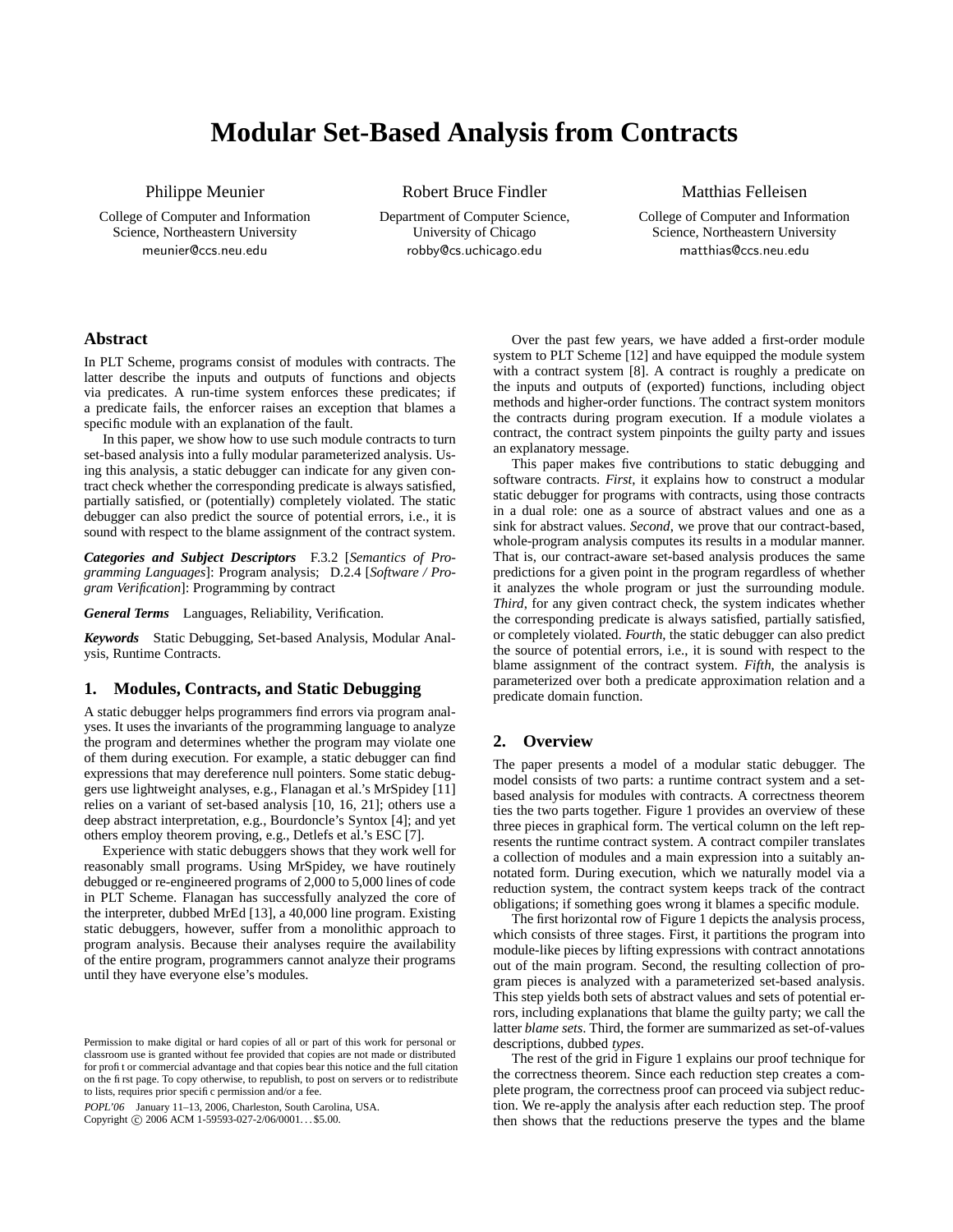

**Figure 1.** Contract system and analysis overview.

sets. It follows that the predictions of the analysis are conservative. Our desire to use a subject reduction proof heavily influences the details of the reduction semantics and the analysis rules.

Finally, after we establish the soundness of the analysis, we also explain precisely what we mean with "modular analysis" and state and prove a precise theorem.

## **3. Contract Calculus**

In the first subsection, we recall the basics of Findler and Felleisen's contract system [8] with an example. In the second subsection, we introduce our surface syntax and internal syntax of programs. In the third subsection, we explain the translation from surface syntax into internal syntax.

#### **3.1 Sample Contracts, Sample Blame**

Let us first illustrate the module and contract system at work. Figure 2 shows an excerpt from our library for preparing figures (including Figure 2 itself). The **Find** module provides a family of functions that find the positions of pictures inside other pictures. Each of these functions accepts a main picture and a secondary picture inside the main picture; each produces a pair of integers indicating where the secondary picture occurs in the outer picture. For example, *ct-find* identifies the *c*enter *t*op coordinates of the embedded picture. The **Connect** module exports a function that accepts two of the functions in **Find** and produces a function that adds an arrow between sub-pictures. Finally, the **Composition** module combines the two other modules, i.e., it instantiates *connect* with *cb-find* and *ct-find*.



**Figure 2.** Example modules.

The arrows between the modules indicate which contracts bind which parties. First, consider the connections between **Composition** and **Find**. The contract on *ct-find* dictates that it should only receive pictures and produce integers larger than zero. Accordingly, if **Composition** passes to *ct-find* values other than pictures, it is to be blamed for the contract violation; similarly, if **Find** returns negative integers, it is to be blamed. But, **Composition** does not invoke

the functions. Instead, it passes them to **Connect** and that interaction is governed by the contract between **Connect** and **Composition**. Thus, when *connect* invokes its argument functions, it too must call them on pictures and it too expects non-negative integers.

Now imagine that *ct-find* in **Find** returns negative numbers. This failure is only discovered when *connect* in **Connect** applies *ct-find* to two pictures. To determine which party is guilty, the monitoring code must trace the connections between the modules back to **Find** to blame *ct-find*. While computing the backtrace is obvious in this example, higher-order functions (and objects) can greatly obscure the connections in large programs where it is especially important to find the guilty party.

#### **3.2 User Syntax and Annotated Syntax**

Figure 3 specifies the surface syntax of our model language, where f is a module-defined variable,  $n$  is a number, and  $x$  is a lexical variable. To create a manageable model, we make several simplifying assumptions. First, since Findler and Felleisen [8]'s model explains contracts in a typed context, we omit types here because they would only clutter our work with unnecessary details. Second, each module defines and exports a single variable along with a contract; the defined variable stands for a value; it is uniquely named throughout the program; and it is automatically visible everywhere. Third, programs are closed terms and consist of a sequence of modules followed by a single expression. Fourth, the test part of an if0 expression can return any value; the "then" branch is evaluated if this value is 0.

The language of contracts uses just four kinds of constructs: one construct for validating that a value is an integer, which shows how the model deals with basic types; one construct for validating any value; a third construct for validating that a value is a function; and a fourth construct to use arbitrary expressions as contracts. For example the "positive integer" contracts in Figure 2 restrict the int contract in our surface syntax. Each occurrence of int[>0] would be expressed as (pred positive?) in the surface syntax, assuming the predicate positive? had been defined somewhere. Unlike arrow contracts, pred is *not* a constructor that contains other contracts; it uses plain expressions to create a contract.

$$
\begin{array}{lll} P & ::= & E \mid MP \\ M & ::= & (\textrm{module } f \; C \; V) \\ V & ::= & n \mid (\lambda x . E) \\ E & ::= & V \mid x \mid f \mid (E \; E) \mid (\textrm{if} 0 \; E \; E \; E) \\ C & ::= & \textrm{int} \mid \textrm{any} \mid (C \rightarrow C) \mid (\textrm{pred } E) \end{array}
$$

#### **Figure 3.** Surface syntax.





A program in the surface syntax is ill-suited for monitoring contracts and for analyzing them. We therefore elaborate such programs into the internal syntax of Figure 4. This syntax contains labeled versions of all syntactic phrases— $\beta$  for labels on variables and  $\ell$  for all others—and new forms that are better suited for our soundness proof than those of the surface syntax.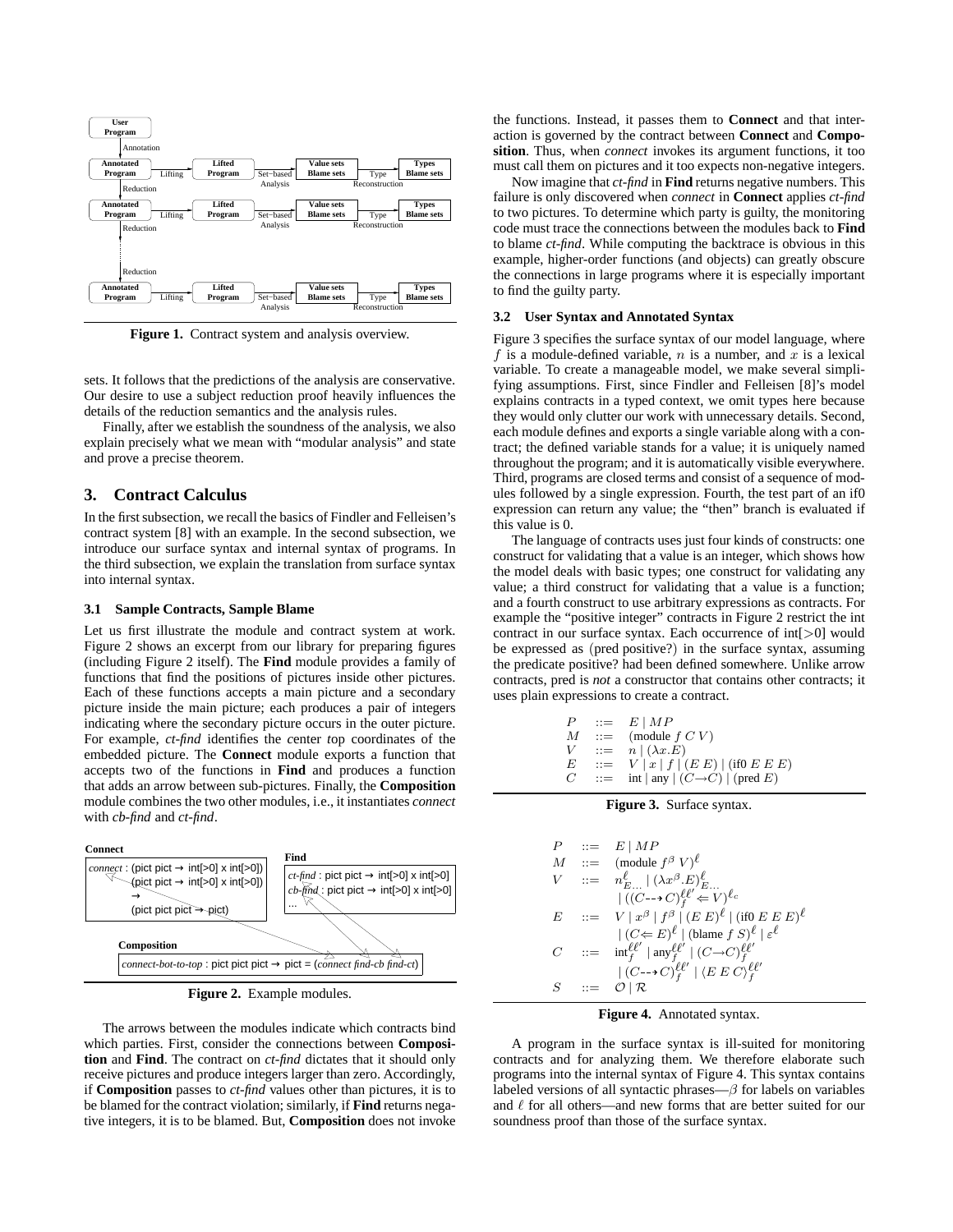The major new expression forms are  $(C \leftarrow E)$  and (blame f S). The former evaluates the expression  $E$  to a value and checks whether the value satisfies the contract  $C$ . The latter form aborts the program and blames a specific module or the main expression  $(\mu)$  for violating a contract. Such violations have two possible severity levels: Red for violating a basic integer or arrow contract, and Orange for violating a user-provided predicate. Integers and closures have extra subscript annotations to represent contract predicates that they have satisfied. The  $\varepsilon$  form is a technical device.

The additional contract forms are  $(C \rightarrow C)_f$  and  $\langle E E C \rangle_f$ . We refer to the first as a "blessed" arrow contract and the second as a contract triple. A blessed arrow contract denotes a partially validated contract. It is used when the run-time system has confirmed that a value is a procedure but has yet to confirm that the procedure satisfies the domain and range checks. The contract triple replaces the (pred  $E$ ) contract. Its first expression turns the predicate into a runtime check; its second expression is the predicate; and the last part is the contract that describes the domain of the predicate. The first is used with the semantics and the soundness proof; the second and third are necessary for the analysis proper.

Consider the following example:

(module f (int→int) (λx.x)) (f 3)

The annotation of this program yields the following:

$$
\begin{array}{l}(\mathrm{module}\;f^{\beta_{1}}\;(\lambda x^{\beta_{2}}.x^{\beta_{2}})^{\ell_{\lambda}})^{\ell_{f}}\\((\mathrm{int}_{\mu}^{\ell_{1}\ell_{2}}\hspace{-0.5mm}-\hspace{-0.5mm}\mathrm{int}_{f}^{\ell_{3}\ell_{4}})^{\ell_{5}\ell_{6}}\hspace{-0.5mm}\in f^{\beta_{1}})^{\ell_{c}}\;3^{\ell_{n}})^{\ell_{a}}\end{array}
$$

In the annotated program, each subexpression (except for variables) has a unique label; each contract has two unique labels and a module name (or  $\mu$ ). Furthermore, the reference to the module variable f is wrapped with a contract check that ensures the module satisfies its contract.

#### **3.3 Annotation**

The rules of Figure 5 define the annotation process. The main goal is to annotate every expression with a unique label (except for variables) and every contract with two unique labels and a module name. These annotations are required by the analysis: the label on an expression represents the abstract values of that expression; the two labels on a contract represent the contract in its two roles as both a source (first label) and a sink (second label) of abstract values; and the module name on a contract is used to assign blame when the analysis detects a violation of that contract.

The judgement for annotating programs is of the form

$$
\mathop{\rm P}\limits^{\bf a} p\leadsto p'
$$

where  $p$  is the original program and  $p'$  is the annotated version. The PROGRAM rule builds two environments  $\Delta$  and  $\Gamma$ , the first one mapping module names to contracts and the second one mapping variables to labels.

The judgement for modules is of the form

$$
\Delta, \Gamma \Vdash^{\mathbf{a}}_{\mathbf{m}} m \leadsto m'
$$

where  $m'$  is the annotated version of module m. The MODULE rule removes the contract on the defined module variable and annotates the rest of the module. The remaining rules add the contract to references of the module variable.

The judgement for expressions is of the form

$$
\Delta, \Gamma, f \models_{\mathbf{e}}^{\mathbf{a}} e \leadsto e'
$$

where f is the name of the module (or  $\mu$ ) in which expression e appears and  $e'$  is the annotated version of  $e$ . Variable references share their label with their respective binder (rules VAR and MODVAR).

$$
\Delta, \Gamma, \frac{\mu}{n} m_i \rightsquigarrow m'_i \quad \Delta, \Gamma, \mu \frac{\partial}{\partial} e \rightsquigarrow e'
$$
\nwhere 
$$
\Delta \frac{def}{=} [f_i \mapsto c_i, \ldots]
$$
 and 
$$
\Gamma \frac{def}{=} [f_i \mapsto \beta_i, \ldots]
$$
\n
$$
\frac{\text{given } m_i = (\text{module } f_i \ c_i \ v_i)}{\beta m_i \ldots e \rightsquigarrow m'_i \ldots e'}
$$
\n
$$
\frac{\Gamma(f) = \beta \quad \Delta, \Gamma, f \frac{\partial}{\partial} v \rightsquigarrow v'}{\Delta, \Gamma, \frac{\partial}{\partial} \frac{\partial}{\partial} n \rightsquigarrow n e'}
$$
\n
$$
\frac{\Gamma(f) = \beta \quad \Delta, \Gamma, f \frac{\partial}{\partial} v \rightsquigarrow v'}{\Delta, \Gamma, f \frac{\partial}{\partial} (v \rightsquigarrow v) \sim (\text{module } f^{\beta} v')^{\ell}} \quad (\text{MoDULE})
$$
\n
$$
\frac{\Delta, \Gamma[x \mapsto \beta], f \frac{\partial}{\partial} e \rightsquigarrow e'}{\Delta, \Gamma, f \frac{\partial}{\partial} n \rightsquigarrow n e'}
$$
\n
$$
\frac{\Gamma(g) = \beta \quad \Delta(g) = c}{\Delta, \Gamma, g, f \frac{\partial}{\partial} c \rightsquigarrow c'}
$$
\n
$$
\frac{\Delta, \Gamma, f \frac{\partial}{\partial} e \sim e'}{\Delta, \Gamma, f \frac{\partial}{\partial} e \sim e'}
$$
\n
$$
\frac{\Delta, \Gamma, f \frac{\partial}{\partial} e \cdot \Delta e'}{\Delta, \Gamma, f \frac{\partial}{\partial} e \cdot \Delta e' \Delta e' \Delta e'}
$$
\n
$$
\frac{\Delta, \Gamma, f \frac{\partial}{\partial} e \cdot \Delta e'}{\Delta, \Gamma, f \frac{\partial}{\partial} (e_1 e_2) \rightsquigarrow (e'_1 e'_2)^{\ell}} \quad (\text{ApP})
$$
\n
$$
\Delta, \Gamma, f \frac{\partial}{\partial} (e_1 e_2) \rightsquigarrow (e'_1 e'_2)^{\ell}
$$
\n
$$
\frac{\Delta, \Gamma, f \frac{\partial}{\partial} e \cdot \Delta e'}{\Delta, \Gamma, f, g \frac{\partial}{\partial} (e_1 e_2) \sim (\frac{e'_1}{e
$$



Additionally, references to module variables are wrapped with a contract check for the contract that was associated with the variable's definition (rule MODVAR). Module variables that are not referenced in a program are therefore not checked against their contract, i.e., putting contracts on dead code has no effect.

Finally, the judgement for contracts is of the form

$$
\Delta, \Gamma, f, g \not\stackrel{\bf a}{\mathbf c} c \leadsto c'
$$

where  $c'$  is the annotated version of the contract  $c$ . The two module names  $f$  and  $q$  represent the two parties that agreed to the contract  $c$ . One is the name of the module variable that uses  $c$  in its contract; the other is the name of the module where that variable is used. Which of  $f$  and  $g$  corresponds to which of those two names varies. The two names switch positions when the annotation process traverses a domain position in a functional contract (rule ARROWC). The rules ensure that every part of a contract that appears in contravariant position is annotated with the name of the module currently analyzed. This mirrors Findler and Felleisen [8]'s rule for assigning blame in the presence of higher-order functions.

Annotating contracts is otherwise straightforward, except that contracts of the form (pred  $e$ ) are translated into triples of the form

$$
\langle \mathcal{F}(e', lab^+(c'), f) \quad e' \quad c' \rangle_f^{\ell \ell}
$$

0

according to rule PREDC:

• The expression  $e'$  is the annotated version of  $e$ ;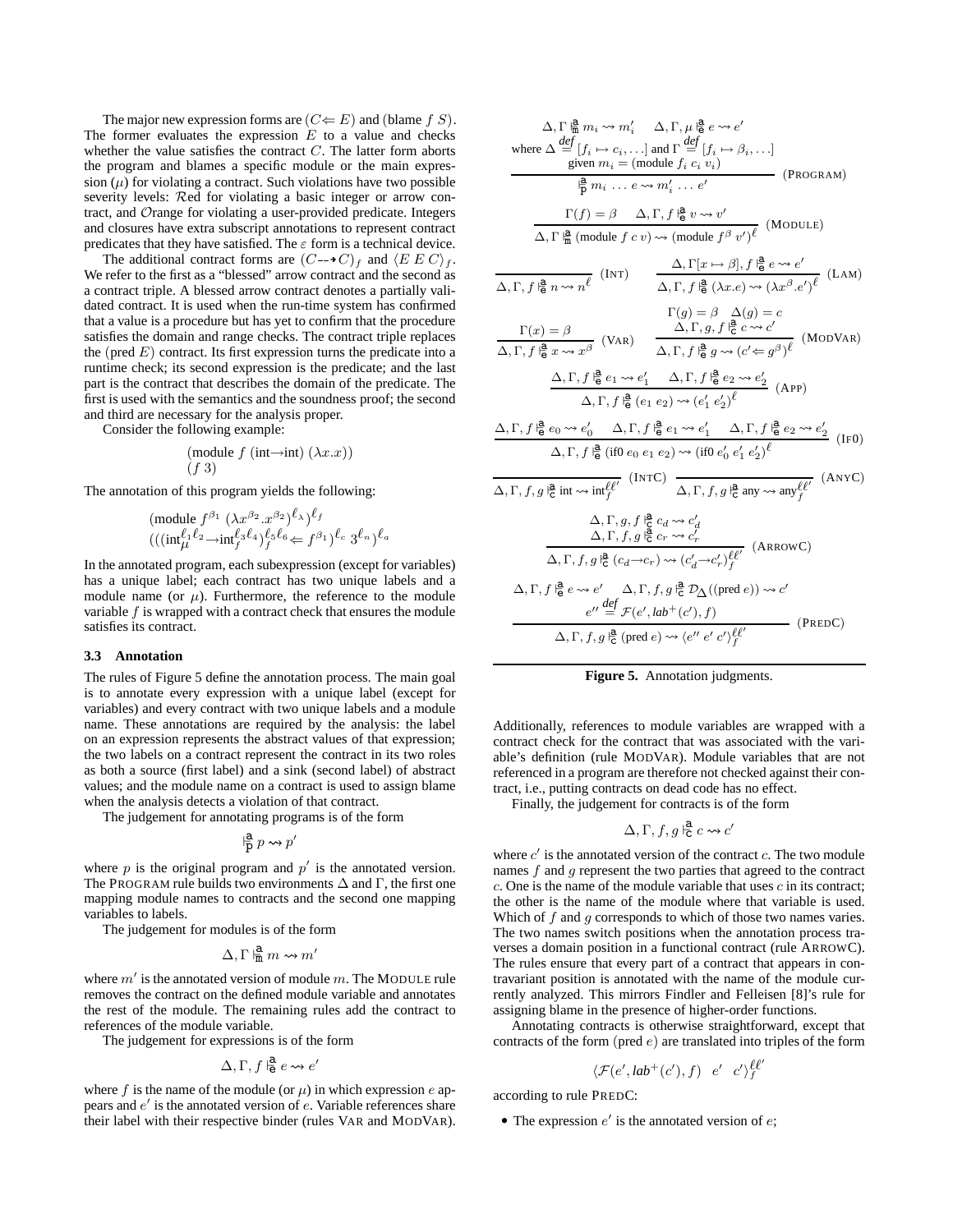- The contract c' is the annotated version of  $\mathcal{D}_{\Delta}((\text{pred } e))$ . The function  $\mathcal{D}_{\Delta}$  computes an approximation of the domain of predicate  $e^-$  and represents it as a contract. By construction, that contract does not contain any sub-contracts of the form  $(pred E)$  and can therefore be used as a simple contract that approximates the complex predicate e.
- $\mathcal{F}(e', lab^+(c'), f)$  generates boilerplate code that represents the application of the predicate to a value in a schematic manner. The *lab*<sup>+</sup> function returns the first one of the two labels of its contract argument.

The creation of a triple is necessary for the analysis, which needs to know the program's syntax, especially  $e'$  and  $c'$ . It uses these terms to determine whether a contract violation is partial—orange: a value satisfies the simple contract  $c'$  but not the extra predicate  $e'$ —or full—red: a value does not even satisfy the contract  $c'$ .

The creation of the boilerplate code is only needed for the soundness proof, which is based on the preservation of labels and that no new labels are introduced throughout the reduction process. Since the analysis requires labels on all expressions, the reductions must not introduce terms that do not re-use existing labels. The boilerplate code and its labels are therefore generated during the annotation phase so that it can be used at an opportune time during the reduction process.

Let's take a closer look at the actual code:

$$
\mathcal{F}(e,\ell,f) \stackrel{\text{def}}{=} (\text{if} 0 \ (e \ \varepsilon^{\ell})^{\ell_0} \ \varepsilon^{\ell} \ (\text{blame } f \ \mathcal{O})^{\ell_1})^{\ell_2}
$$

with  $\ell_0$  through  $\ell_2$  fresh. The  $\varepsilon$ s are (non-variable) placeholders for expressions with the same label; they are never evaluated directly. Specifically,  $\varepsilon$  stands either for a runtime value (during the reduction process) or for a contract representing an abstract value (during the analysis).

From the runtime perspective, the code means that a predicate represented by e is applied to the runtime value represented by  $\varepsilon$ and the result is checked by the if0 expression. If the predicate does not accept the runtime value, then the if0 expression reduces to a blame expression. The severity of the contract violation is orange, since a user-provided contract is broken. If the predicate accepts the runtime value, the runtime value is simply returned through the second  $\varepsilon$  expression.

From the analysis perspective, the same code means that a predicate represented by  $e$  is applied to the abstract values flowing into  $\varepsilon$  and the result is checked by the if0 expression. The analysis then conservatively assumes that both branches of the if0 can be taken at runtime and therefore makes the abstract values flow out of the  $\varepsilon$  expression in the "then" branch and adds the name  $f$  to the blame set of  $\ell_1$  in the "else" branch.

The role of  $c'$  in the generated triple is to act as an abstract value simulating the set of all possible values that might satisfy the predicate  $e'$  at runtime. A conservative approximation of this set is the domain of the predicate itself, which is computed by  $\mathcal{D}_{\Lambda}$  (Fig. 6). Since we do not want to represent the domain of a predicate using another predicate, the function  $\mathcal{D}_{\Lambda}$  needs to approximate the domain of a predicate with a contract that uses only the int and  $\rightarrow$  contract constructors. The only interesting cases in that definition are therefore the first two:

• If  $\mathcal{D}_{\Lambda}$  is applied to a contract of the form (pred f) (where f is a module variable name), f is looked up in the contract environment  $\Delta$ ; the resulting contract is itself processed by  $\mathcal{D}_{\Lambda}$  to recursively eliminate all the pred forms from it; and, if the resulting contract is an arrow contract, the domain of that arrow contract is returned. If the resulting contract is not an arrow contract, then the program is trying to use as a predicate

an expression that is not a function.<sup>1</sup> That kind of program is simply rejected by the annotator.

• If  $\mathcal{D}_{\Delta}$  is applied to a contract of the form (pred e),  $\mathcal{D}_{\Delta}$  returns any. In this case, an expression proper is used as a predicate. It is the programmer's responsibility to ensure that the expression evaluates to a function and that this function can accept any value as input.

$$
\begin{array}{l} \mathcal{D}_{\Delta}((\text{pred } f)) \stackrel{def}{=} c_d \text{ when } \mathcal{D}_{\Delta}(\Delta(f)) = (c_d \mathbin{\multimap} c_r) \\ \mathcal{D}_{\Delta}((\text{pred } e)) \stackrel{def}{=} \text{any} \\ \mathcal{D}_{\Delta}(\text{int}) \stackrel{def}{=} \text{int} \\ \mathcal{D}_{\Delta}(\text{any}) \stackrel{def}{=} \text{any} \\ \mathcal{D}_{\Delta}((c_d \mathbin{\multimap} c_r)) \stackrel{def}{=} (\mathcal{D}_{\Delta}(c_d) \mathbin{\multimap} \mathcal{D}_{\Delta}(c_r)) \end{array}
$$



Consider for example the following program fragment:

(module *prime?* (int
$$
\rightarrow
$$
int). . .)  
(module *f* (pred *prime?*) 3)  
*f*

The annotated version has this general form (with many annotations omitted for clarity):

(module *prime*<sup>$$
\beta
$$</sup><sup>9</sup> 3)  
\n
$$
(\text{modulo } f^{\beta_2} 3) \quad (\langle \text{if } 0 \text{ (prime } \beta^{\beta_1} \varepsilon^{\ell}) \varepsilon^{\ell} \text{ (blame } f \text{ } \mathcal{O}) ) \quad \text{prime?} \quad \text{int}^{\ell \ell'} \rangle \leftarrow f^{\beta_2})
$$

The annotated code checks the variable reference  $f^{\beta_2}$  against a contract triple. The first part of the triple is an if0 expression that simulates applying the *prime?* predicate to a value and checking whether the predicate is satisfied or not. The second part of the triple is the (name of the) predicate itself. The third part is a basic integer contract that approximates the *prime?* predicate; i.e., to be a prime number, a given value has to be an integer. That integer contract is the result of computing the domain of the *prime?* predicate using D∆ applied to the *prime?* predicate's own contract  $(int \rightarrow int)$ . The resulting int contract is then annotated to get the  $\int_{f}^{\ell \ell'}$  contract used in the triple. That contract shares its first label

 $\ell$  with the  $\varepsilon^{\ell}$  expressions in the if0 part of the triple.

Once a program has been completely annotated it can then be either reduced to a value (if it has one) or analyzed. The two processes are the subject of the next two sections.

#### **4. Reduction Rules**

Figure 7 defines the reduction semantics for annotated programs. The goal of the process is to reduce the main expression to a value in the module context. The relation  $\longrightarrow$  is the one-step reduction; the set of evaluation contexts for expressions is:

$$
\mathcal{E} \stackrel{\text{def}}{=} [ ] \mid (\mathcal{E} e)^{\ell} \mid (v \mathcal{E})^{\ell} \mid (\text{if} 0 \mathcal{E} e e)^{\ell} \mid (C \leftarrow \mathcal{E})^{\ell}
$$

Expression evaluation contexts do not include contexts for contracts and in particular not for contract triples. Expressions inside a contract triple are only evaluated after the surrounding contract check has been reduced. The grammar for annotated programs guarantees that contracts never show up outside a contract check.

<sup>&</sup>lt;sup>1</sup> In an actual static debugger the function  $\mathcal{D}_{\Delta}$  would also check that there are no reference loops among the contracts for predicates (e.g. trying to define the contract for a predicate using the predicate itself). We omit this check here to simplify our model.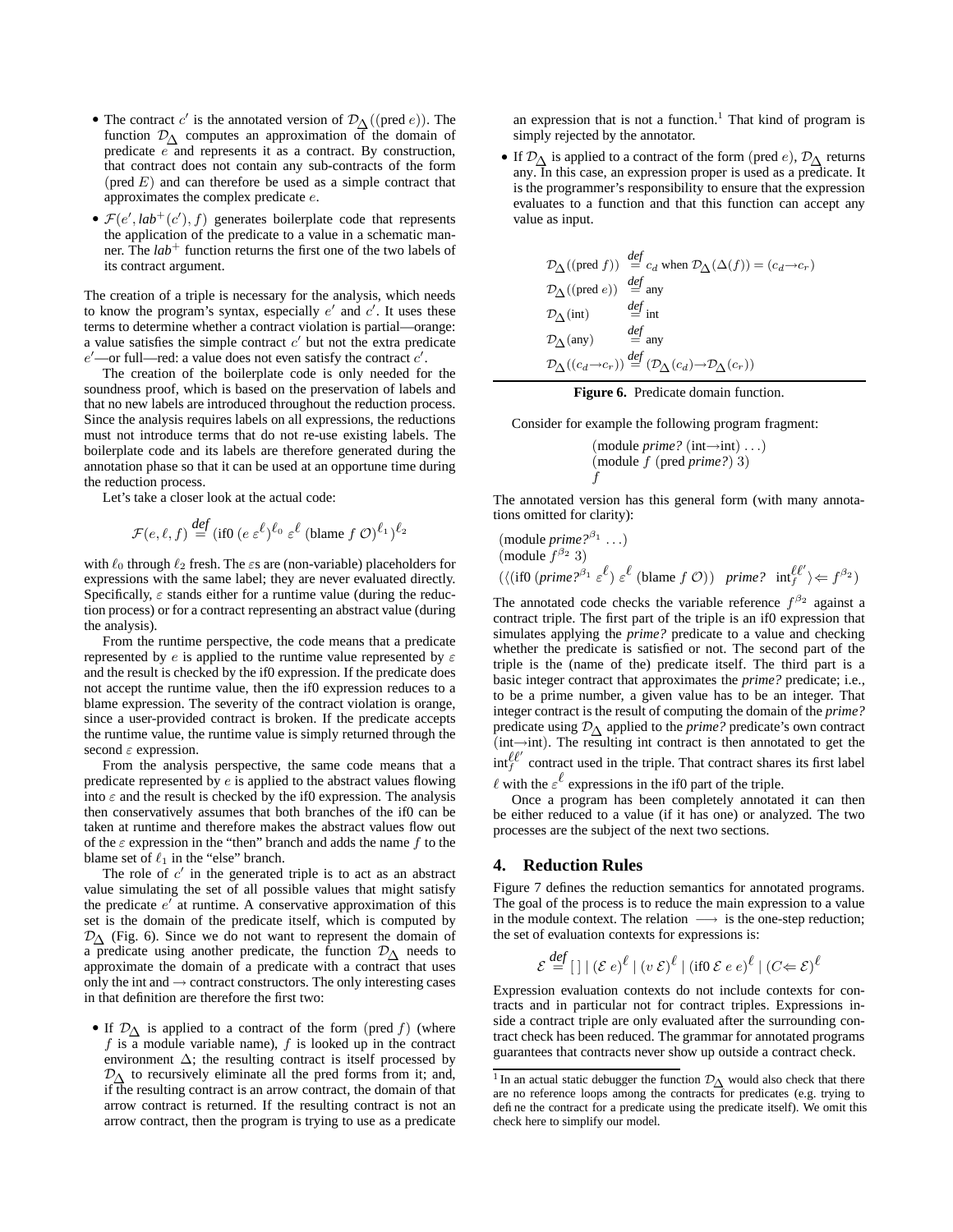| $((\lambda x^{\beta}.e)^{\ell_{\lambda}} v^{\ell_{v}})^{\ell_{a}}$                                                                   |                                                 | $\longrightarrow$ $e[v^{\ell_v}/x^{\beta}]$                                                                   | <b>SUBST</b>           |
|--------------------------------------------------------------------------------------------------------------------------------------|-------------------------------------------------|---------------------------------------------------------------------------------------------------------------|------------------------|
| $(n^{\ell_n} v^{\ell_v})^{\ell_a}$                                                                                                   |                                                 | $\longrightarrow$ (blame $\lambda \mathcal{R}$ ) <sup><math>\ell_a</math></sup>                               | <b>APP-ERROR</b>       |
| $(i100^{\ell_0}e_1e_2)^{\ell}$                                                                                                       | $\longrightarrow$                               | e <sub>1</sub>                                                                                                | IF <sub>0</sub> -TRUE  |
| $(i$ f0 $v^{\ell_v}$ $e_1$ $e_2)^{\ell_v}$                                                                                           | $\longrightarrow$                               | $e_2$                                                                                                         | IF <sub>0</sub> -FALSE |
| $(\text{any}^{\ell\ell'}_{f} \Leftarrow v^{\ell_v})^{\ell_c}$                                                                        | $\longrightarrow v^{\ell}$                      |                                                                                                               | ANY                    |
| $(\langle e_1\ e_2\ \text{any}^{\ell\ell'}_\textit{f}\rangle^{\ell^+\ell^-}_\textit{f} \Leftarrow v^{\ell_v}_{e})^{\ell_c}$          |                                                 | $\longrightarrow$ $e_1[v_{ee_2}^{\ell}/\varepsilon^{\ell}]$                                                   | <b>ANY-TRIP</b>        |
| $(\text{int}_f^{\ell \ell'} \Leftarrow n^{\ell_n})^{\ell_c}$                                                                         | $\longrightarrow$ $n^{\ell}$                    |                                                                                                               | <b>INT-INT</b>         |
| $(\text{int}_f^{\ell \ell'} \Leftarrow \vec{v}^{\ell_v})^{\ell_c}$                                                                   |                                                 | $\longrightarrow$ (blame $f \mathcal{R}$ ) <sup><math>\ell'</math></sup>                                      | <b>INT-LAM</b>         |
| $(\langle e_1\; e_2\; \text{int}^{\ell\ell'}_f\rangle^{\ell^+\ell^-}_f\!\Leftarrow n^{\ell_n}_{e})^{\ell_c}$                         |                                                 | $\longrightarrow$ $e_1[n_{ee}^{\ell},\epsilon^{\ell}]$                                                        | <b>INT-TRIP-INT</b>    |
| $(\langle e_1\;e_2\;\text{int}^{\ell\ell'}_f\rangle^{\ell^+\ell^-}_f\!\Leftarrow\vec{v}^{\ell_v})^{\ell_c}$                          |                                                 | $\longrightarrow$ (blame $f \mathcal{R}$ ) $\ell'$                                                            | <b>INT-TRIP-LAM</b>    |
| $((c_1\rightarrow c_2)_{f}^{\ell\ell'}\Leftarrow \vec{v}^{\ell_v})^{\ell_c}$                                                         |                                                 | $\longrightarrow$ $((c_1 \rightarrow c_2)_{f}^{\ell \ell'} \leftarrow \vec{v}^{\ell_v})_{c}^{\ell_c}$         | LAM-LAM                |
| $((c_1 \rightarrow c_2)_{f}^{\ell \ell'} \leftarrow n^{\ell_n})_{c}^{\ell}$                                                          | $\longrightarrow$                               | (blame $f \mathcal{R}$ ) $\ell'$                                                                              | LAM-INT                |
| $(\langle e_1\;e_2\; (c_1{\rightarrow} c_2)_{f}^{\ell\ell'} \rangle_{f}^{\ell^+ \ell^-} \!\Leftarrow \vec{v}^{\ell_v}_{e})^{\ell_c}$ | $\longrightarrow$                               | $e_1[((c_1 \rightarrow c_2)\ell'_{f} \leftarrow \vec{v}_{ee_2}^{\ell_v})^{\ell_c}/\varepsilon^{\ell}]$        | LAM-TRIP-LAM           |
| $({\langle e_1 e_2 (c_1 \rightarrow c_2)_{f}^{\ell \ell'} \rangle}_{f}^{\ell^+ \ell^-} \Leftarrow n^{\ell_n})^{\ell_c}$              | $\hspace{0.1cm} \longrightarrow \hspace{0.1cm}$ | (blame $f \mathcal{R}$ ) $\ell'$                                                                              | LAM-TRIP-INT           |
| $(((c_1-\!\!\rightarrow\! c_2)_{f}^{\ell\ell'}\!\Leftarrow\vec{v}^{\ell_v})^{\ell_c}\;w^{\ell_w})^{\ell_a}$                          | $\longrightarrow$                               | $(c_2 \leftarrow (\vec{v}^{\ell_v} \ (c_1 \leftarrow w^{\ell_w})^{lab + (c_1)})^{lab - (c_2)})^{lab + (c_2)}$ | SPLIT                  |

**Figure 7.** Reduction rules.

The module context becomes relevant in only one situation:

$$
\cdots \text{ (module } f^{\beta} v)^{\ell} \cdots \mathcal{E}[f^{\beta}]
$$
  

$$
\longrightarrow \cdots \text{ (module } f^{\beta} v)^{\ell} \cdots \mathcal{E}[v] \qquad \text{LOOKUP}
$$

The LOOKUP rule replaces a reference to a module variable with its value. Since all module-defined variable references are wrapped with contract checks during the annotation phase, a contract check now surrounds the value v.

In Figure 7 we use *n* to represent runtime integers,  $\vec{v}$  to represent functions or functions with any number of blessed arrow contract checks wrapped around them, and  $v$  and  $w$  to represent any values whatsoever. When necessary we write  $v_{e...}$  for a value v that satisfies all the predicates e, etc. Finally to simplify the exposition we decide that a blame redex in any context reduces the entire program in one step to just that expression, whereupon reduction stops.

The SUBST rule is the usual  $\beta_v$  relation for function calls. Substitution replaces both the variable x and its label  $\beta$  with the value v and its label  $\ell_v$ . The IFO-TRUE and IFO-FALSE rules are also the usual ones for conditional expressions. The APP-ERROR rule blames the programmer (represented as  $\lambda$ ) when the program attempts to use an integer as a function, i.e., when the programmer does not violate a contract but abuses the programming language.<sup>2</sup>

The rest of the reduction rules concern contract checking:

- The ANY rule shows a contract check that checks nothing. The check reduces to the tested value. Importantly, the label  $\ell$  on any becomes the label on  $v$ . The reason is that in the analysis, label  $\ell$  acts as an abstract value source for the contract any  $\ell^{l'}$ . The reduction rule thus guarantees that the value  $v$  has the same label as the abstract source it replaces, which is the key to the relevant step in the soundness proof of the analysis.
- The ANY-TRIP rule is similar to the previous one, except that it deals with a triple. The rule takes the boilerplate code from the first part of the triple and replaces the  $\varepsilon$  expressions with the value  $v$ , again after an appropriate label change on  $v$ . The

result of these substitutions is code that checks whether the value satisfies the triple's predicate or not. The expression  $e_2$ does not play any active role during the reduction but is added to the set of predicates satisfied by  $v$  (again for the purpose of the soundness proof).

- The INT-INT and INT-LAM rules check that a given value is an integer. If it is, the INT-INT behaves just like the ANY one. If it is not, the INT-LAM blames the appropriate module. The label of the blame expression is the second label on the contract:  $\ell'$ acts as an abstract value sink during the analysis. The severity level of the contract violation is red since a basic contract has been broken.
- INT-TRIP-INT and INT-TRIP-LAM correspond to INT-INT and INT-LAM but cope with triples. When the tested value is an integer, the evaluation of the triple requires a substitution to occur, similarly to what happens in the ANY-TRIP rule. In the INT-TRIP-LAM rule the color of the violation is again red since a basic contract has been broken. In essence the contract system is able to show that the value  $\vec{v}$  does not satisfy the predicate  $e_2$ simply by looking at the contract int that approximates  $e_2$ .
- LAM-LAM, LAM-INT, LAM-TRIP-LAM, and LAM-TRIP-INT correspond to the rules INT-INT, INT-LAM, INT-TRIP-INT, and INT-TRIP-LAM, respectively. The only difference is the presence of blessed arrows in the LAM-LAM and LAM-TRIP-LAM rules: once a value has been checked to be a function, we still need to check that the function's argument or the function's result do not break their respective parts of the contract. It is impossible to check these contracts now because the function might be applied only much later [8]. Hence, the two rules LAM-LAM and LAM-TRIP-LAM introduce a blessed arrow contract check around the function, indicating that the arrow check has succeeded but that the argument and result of the function still remain to be checked. If the function already had blessed arrow contract checks wrapped around it, it now has one more.
- The SPLIT rule breaks a blessed arrow contract into its domain and range contracts. It distributes those to the actual argument of the function and to the result of the whole application, respectively. This is how a higher-order contract is, step by step,

<sup>2</sup> This check is representative of the language designer's power to restrict primitive operations (such as function application, array indexing, etc.) Put differently, it represents the implicit contract between the programmer and the language designer.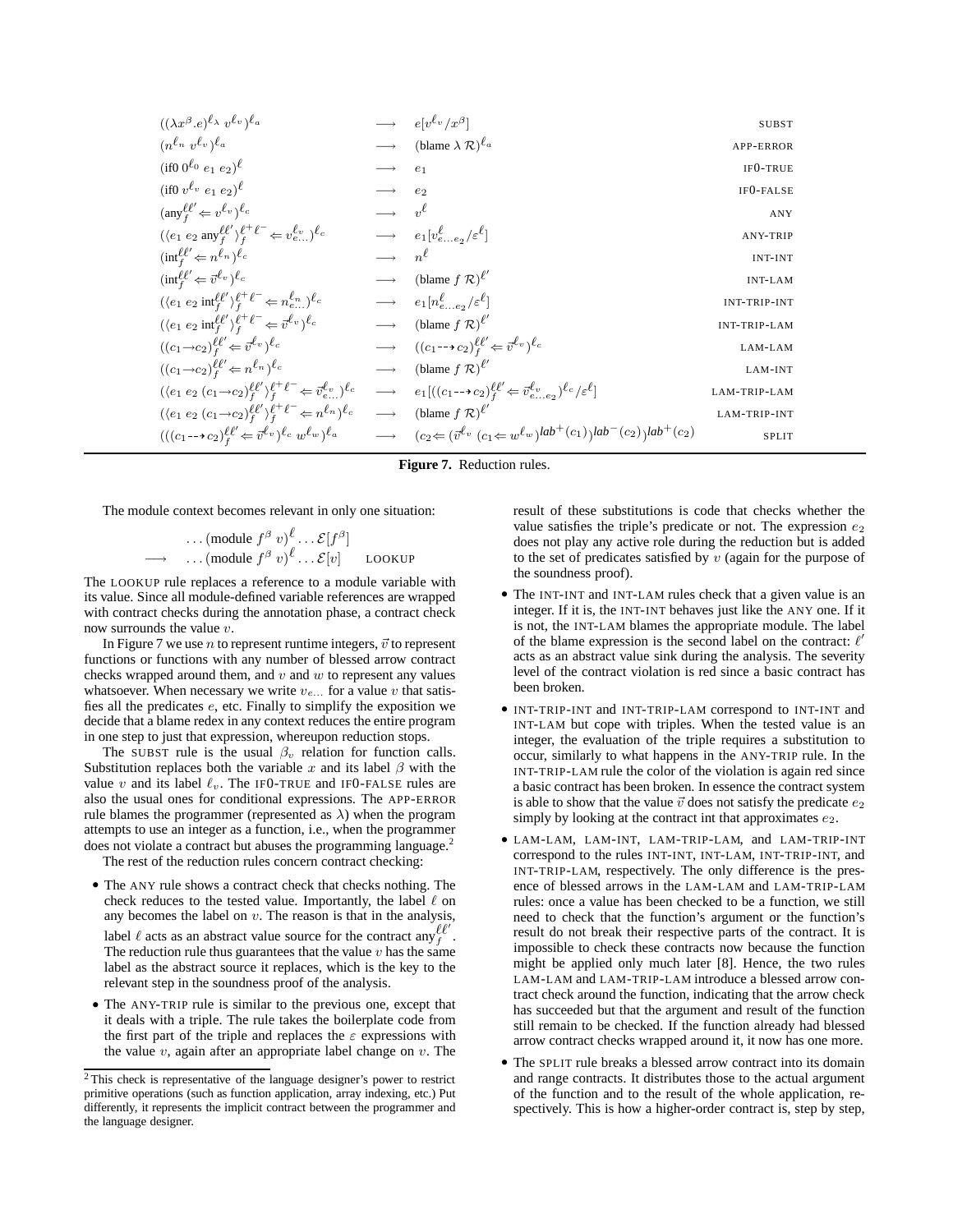transformed into a series of flat contracts [8]. When a function has multiple blessed arrow contract checks wrapped around it, this rule also ensures that the multiple domain contracts are checked outside-in and the multiple range contracts are checked inside-out. This in turn ensures that blame is correctly assigned when one of the domain or range contracts is violated. Since one contract check is replaced by two smaller ones and all expressions have to be labeled, there is seemingly a need for more labels in the contractum than in the redex. However by using the *lab*<sup>+</sup> and *lab*<sup>−</sup> functions we can share labels between the appropriate terms and avoid the introduction of fresh labels, which would break the soundness proof of the analysis.

Together the annotation and reduction processes ensure that a contract check is always present at the interface between expressions that come from different modules, regardless of how far the reduction process has progressed. This invariant is essential for the modularity of the analysis.

## **5. The Analysis**

Due to contracts, our analysis problem differs from the usual one. As a dynamic element, contracts add new behavior to programs. If a contract fails, the execution stops and the system issues a blame assignment. As a static element, contracts guarantee basic properties about the values that flow out of them; i.e., each contract separates a program into two pieces: those that send values into the contract and those that receive values from the contract. In short, contracts are simultaneously value sources and value sinks, and they naturally partition programs into (analysis) modules.

Based on this insight, we have designed a three-phase analysis. The first step is to lift contract checks out of their context and to leave just a copy of the contracts in their place. The resulting sequence of terms is roughly a modular program with a main expression. In the second step the analysis uses a parameterized algorithm to generate constraints from this program. Finally it produces types from a solution to these constraints.

This makes the analysis applicable to each stage in the reduction process, rendering it well-suited for a subject reduction argument.

#### **5.1 Lifting**

The lifting step splits an annotated program at contract boundaries. Each contract check  $(c \Leftarrow e)^{\ell}$  is lifted to the top of the program; the remaining hole in the term is filled with the contract  $c$ . The duplication of the contract allows the analysis to separate its two roles. At the bottom of a term, the contract is a source of values, which means the analysis uses only its positive labels. At the top level, it is a value sink; the analysis uses only the negative labels.

Figure 8 illustrates the lifting process with two examples. In the upper left part of the figure, the white triangle represents the primary expression before the reduction process has started. It contains a grey triangle, which is a reference to a module variable. The oval between the two trees represents the module contract. Lifting produces two triangles: the white one, with just the contract where the grey term was located, and the grey one, with the original contract check at its top. Naturally, the grey one is just an (indirect) reference to the module that defines and exports the variable.

The lower row of the figure depicts the main expression after several reduction steps. The reduction steps copy terms and split up contracts. The result is, for example, that a single module reference can turn into numerous embedded terms with contracts. The triangles in the lower left of the figure depict such a term. Imagine that a function body under  $c_1$  has been duplicated and applied once. The small white triangle under  $c_0$  is the actual argument that was substituted into the function body. The lifting step for this reduced program produces four terms.



**Figure 8.** Lifting subtrees.

Figure 9 defines the lifting process. The four judgements are of the form

$$
\frac{1}{t} t \leadsto ts
$$

where t is in p, m, e, and c (for programs, modules, expressions, and contracts respectively),  $t$  is the term to be lifted, and  $ts$  represents the resulting lifted trees.

Most of the rules defining the lifting process are structural rules that simply gather the terms resulting from lifting subterms and push all those terms to the program's top level in the right deterministic order. We omit most of those trivial rules from Figure 9, except for the PROGRAM, MODULE, LAM, and APP ones.

The only rule of interest is CHECK: a contract check  $(c' \leftarrow e')^{\ell}$ is lifted to the top and a copy  $c'$  of the contract takes its place in the tree currently being processed. For simplicity, we ignore the distinction between arrow contracts and their blessed counterparts (rule BARROWC).

Lifting occurs almost everywhere, including inside the first expression of triples (rule TRIPC). Since triples are dissolved during the reduction process and since the resulting expressions contribute to the final result (or blame), the analysis must predict which values flow from the first part of triples. It is unnecessary, however, to lift the third part of the triple because we know from the definition of  $D_{\Lambda}$  that this component never contains any contract checks. The second part of the triple is not lifted either, because the analysis phase of the next section relies on this expression remaining in its original form.

#### **5.2 Analysis**

After the lifting step, programs satisfy additional syntactic invariants: see the grammar in Figure 10. This new grammar differs from the one in Figure 4 in three ways: (1) contracts are now expressions; (2) contract checks are no longer expressions and can only appear at the program's top-level, like module definitions; (3) blessed arrow contracts have disappeared.

The purpose of the analysis is to predict (1) the flow of values and (2) potential contract violations and violators. Accordingly, the analysis produces two results: a mapping  $\varphi$  from labels to sets of labels and a mapping  $\psi$  from labels to module variable names plus one of two "violation" colors. The former points to values in the program. The latter associates contract labels with modules that might violate the contract. If the associated color is orange  $(0)$ ,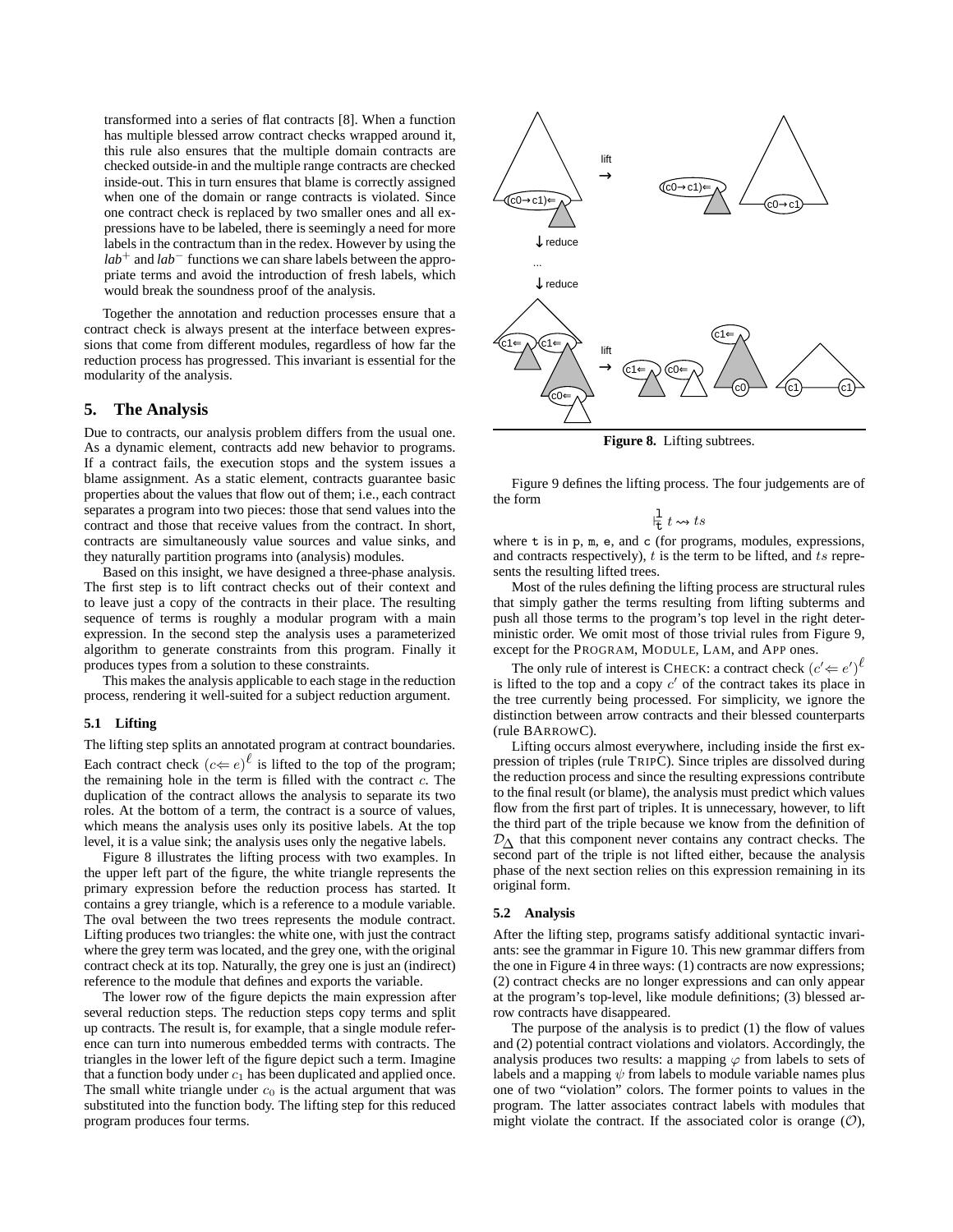$$
\frac{\frac{1}{m}m_i \rightsquigarrow es_i \dots m'_i \quad \frac{1}{\theta} e \rightsquigarrow es \dots e'}{\frac{1}{p}m_i \dots e \rightsquigarrow es_i \dots m'_i \dots es \dots e'}
$$
 (PROGRAM)

 $\frac{1}{e} v \rightsquigarrow es \dots v'$ ¦≑ l m (module  $f^{\beta} v$ ) $^{\ell} \rightsquigarrow es \dots$  (module  $f^{\beta} v'$ ) $^{\ell}$ (MODULE)

$$
\frac{\frac{1}{\mathsf{I}_{\mathsf{G}}}( \lambda x^{\beta} \cdot e)_{e_1...}^{\ell} \rightarrow e \text{ s...} e'}{\frac{1}{\mathsf{I}_{\mathsf{G}}}( \lambda x^{\beta} \cdot e)_{e_1...}^{\ell} \rightarrow e \text{ s...} \left( \lambda x^{\beta} \cdot e' \right)_{e_1...}^{\ell}} \quad \text{(LAM)}
$$
\n
$$
\frac{\frac{1}{\mathsf{I}_{\mathsf{G}}}(e_1 \sim e \text{ s}_1 ... e'_1 \quad \frac{1}{\mathsf{I}_{\mathsf{G}}}(e_2 \sim e \text{ s}_2 ... e'_2)}{\frac{1}{\mathsf{I}_{\mathsf{G}}}(e_1 \, e_2)^{\ell} \rightarrow e \text{ s}_1 ... e \text{ s}_2 ... (e'_1 \, e'_2)^{\ell}} \quad \text{(APP)}
$$
\n
$$
\frac{\frac{1}{\mathsf{I}_{\mathsf{G}}}(c \rightarrow e \text{ s} \cdot c \cdot c' \quad \frac{1}{\mathsf{I}_{\mathsf{G}}}(e \rightarrow e \text{ s} \cdot c \cdot c \cdot c')}{\frac{1}{\mathsf{I}_{\mathsf{G}}}(c_{\mathsf{G}} \rightarrow c \cdot c)_{f}^{\ell} \rightarrow e \text{ s}} \quad \text{(BARrowC)}
$$
\n
$$
\frac{\frac{1}{\mathsf{I}_{\mathsf{G}}}(c_{\mathsf{d}} \rightarrow c \cdot c)_{f}^{\ell} \rightarrow e \text{ s}}{\frac{1}{\mathsf{I}_{\mathsf{G}}}(c_{\mathsf{d}} \rightarrow e \text{ s}_1 ... e'_1 \quad \text{(IRIPC)}
$$

#### **Figure 9.** Lifting judgments.

$$
P ::= E | MP
$$
  
\n
$$
| (C \Leftarrow E)^{\ell} P
$$
  
\n
$$
M ::= m_{E...}^{\ell} | (\lambda x^{\beta} . E)^{\ell}.
$$
  
\n
$$
V ::= n_{E...}^{\ell} | (\lambda x^{\beta} . E)^{\ell}.
$$
  
\n
$$
E ::= V | x^{\beta} | f^{\beta} | (E E)^{\ell} | (\text{if} 0 E E E)^{\ell}
$$
  
\n
$$
| C | (\text{blame } f S)^{\ell} | \varepsilon^{\ell}
$$
  
\n
$$
C ::= m_{f}^{\ell \ell'} | \text{any}_{f}^{\ell \ell'} | (C \rightarrow C)^{\ell \ell'}.
$$
  
\n
$$
S ::= O | R
$$

**Figure 10.** Analyzed syntax.

a part of the contract has been satisfied; otherwise it is red  $(\mathcal{R})$ , meaning no part of the contract could be proved to be satisfied.

Our analysis extends and adapts techniques of 0CFA [23, 27] and SBA [10, 16, 21]. It is parameterized over a predicate approximation relation  $\not\sqsubseteq$ , and generates conditional constraints on the sets of labels and sets of errors that can show up at any given label. Any pair of mappings from labels to sets of labels and from labels to module variable names that satisfy these constraints is a sound approximation to the actual run-time behavior of the program. A minimal approximation is the solution.

The constraint generation algorithm needs to identify value sources and value sinks in programs. In the grammar for expressions value sources are syntactic values; numbers and abstractions are the only expressions that are sources. A value sink consumes values and triggers computations; applications are the primary value sinks among expressions.

As mentioned before, contracts play the role of both sources and sinks. Contracts that occur as leaves in an expression are sources; contracts inside of top-level checks are sinks. Because of this dual role, contracts have two labels: one represents the contract as a value source and the other as a value sink. Consider

> $\inf_{f}^{\ell^+ \ell^-}$  $\begin{array}{cc} \epsilon & \epsilon \ f & \ \ \ \ \end{array}$

The analysis uses  $\ell^+$  when it deals with the contract as an integer source and  $\ell^-$  when it deals with it as an integer sink, i.e., for an integer contract check.

The matrix in Table 1 describes the essence of the constraint generation process. It explains how every possible combination of a source and a sink in the entire program generates constraints concerning the flow of values and blame assignment. The entries do not assume anything about the context in which a source or sink occurs. This implies that, for example, expressions inside contract triples are analyzed like any other expression.

The next two subsections explain the meaning of the constraints in Table 1, followed by a subsection presenting a few additional constraints that do not involve source-sink pairs.

#### **5.2.1 Value Flow Constraints**

Let us illustrate how to read Table 1 with some key examples. We start with the combination of  $\lambda$ -abstractions and applications because the form of the constraints should be familiar from the analysis of the simple lambda calculus [23]:

| $Source\diagdown\textit{Sink}$ | $(e^{\ell_5}e^{\ell_6})^{\ell_a}$                                                                                                                                                                                                                                                                                                                                |
|--------------------------------|------------------------------------------------------------------------------------------------------------------------------------------------------------------------------------------------------------------------------------------------------------------------------------------------------------------------------------------------------------------|
|                                | $\left(\lambda x^{\beta} . e^{\ell} \right)_{\epsilon_1 }^{\ell_{\lambda}} \left\  \begin{array}{c} {\{\ell_{\lambda}\}} \subseteq \varphi(\overline{\ell_5}) \Rightarrow \varphi(\overline{\ell_6}) \subseteq \varphi(\beta) \\ 0 & \end{array} \right\ $<br>$\{\ell_\lambda\}\!\subseteq\!\varphi(\ell_5)\Rightarrow\varphi(\ell)\!\subseteq\!\varphi(\ell_a)$ |

The above specifies the creation of two constraints for every possible pair of an abstraction and an application in the program. The first constraint says that, if the abstraction (labeled  $\ell_{\lambda}$ ) flows into the application's function position  $(\ell_5)$ , then the arguments from the application ( $\ell_6$ ) flow into the abstraction's parameter ( $\beta$ ). The second constraint has the same antecedent as the first and implies that the value of the abstraction's body  $(\ell)$  flows into the result set for the function application  $(\ell_a)$ .

The second example juxtaposes two contracts:<sup>3</sup>

| $Source\setminus Sink$ |                                                                                                                                                                                                                                                                                                                                                                 |  |  |
|------------------------|-----------------------------------------------------------------------------------------------------------------------------------------------------------------------------------------------------------------------------------------------------------------------------------------------------------------------------------------------------------------|--|--|
|                        | $\mathcal{E}^{\ell^+_{\mathcal{I}} \ell^-_{\mathcal{I}}} _f \mathcal{E}^+_{\mathcal{I}} \ell^-_{\mathcal{I}} \parallel \{\ell^+_{3}\} \subseteq \varphi(\ell^-_{5}) \Rightarrow \varphi(\ell^+_{5}) \subseteq \varphi(\ell^-_{1}) \newline \{\ell^+_{3}\} \subseteq \varphi(\ell^-_{5}) \Rightarrow \varphi(\ell^+_{2}) \subseteq \varphi(\ell^-_{5}) \newline$ |  |  |

The first of those two constraints says that, if values represented by the function contract (labeled with  $\ell_3^+$ ) flows into the any check  $(\ell_5^-)$ , then that same any—represented as a value source  $(\ell_5^+)$  flows into the domain part of the arrow contract  $(\ell_1^-)$ .

To understand this flow from the any contract to the function's domain contract, remember that any represents the union of all data, including functions from any to any. This means that a value checked against any can turn out to be a function and can then potentially be applied to all sorts of values.<sup>4</sup> Naturally these values flow into the domain position of the arrow contract, which is similar to what happens in the cell that matches function contracts with function contracts in the bottom half of Table 1. The analysis must therefore check for such a possibility and ensure that the domain part of the arrow contract is coherent with receiving all possible values. The same argument for the function's range explains the second constraint above.

Of course, a practical debugger does not directly re-use the  $\lim_{h \to 6^+} \ell_5^+$  contract to check the functional contract as well as its domain and range. Instead, it creates a new  $\left(\text{any}_h^{\ell^+_\mathcal{F}} \ell^-_\mathcal{F} \to \text{any}_h^{\ell^+_\mathcal{F}} \ell^-_\mathcal{F}\right)_{h}^{\ell \ell'}$ 

<sup>&</sup>lt;sup>3</sup> To save space, the same cell in Table 1 shares its two constraints with the cell below as well as with the two cells on the right (each of which has itself a third constraint not shared with any other cell).

 $4$  At an abstract level this is analogous to Henglein's notion of a Dynamic  $\rightsquigarrow$ (Dynamic→Dynamic) coercion [17].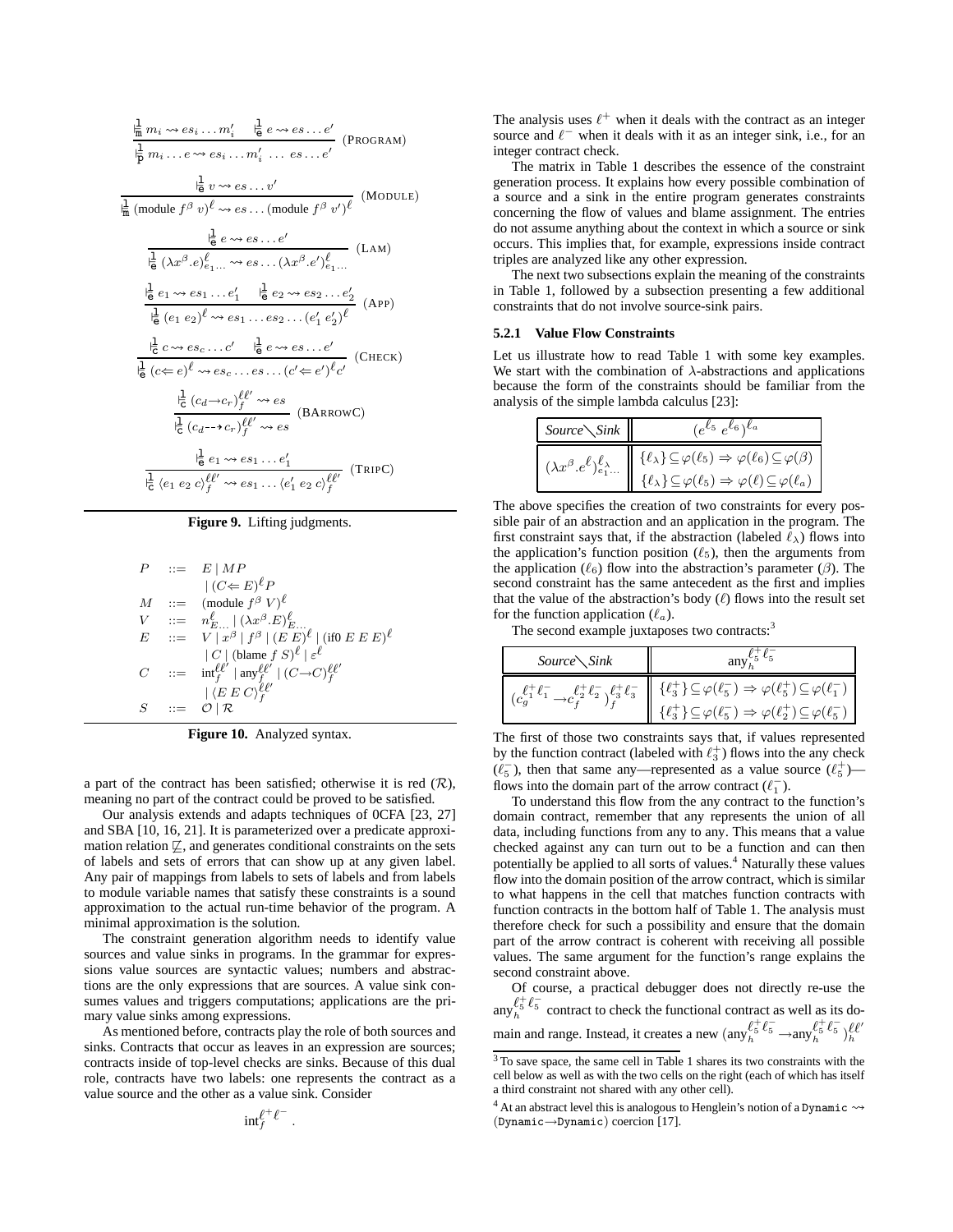| $Source\diagdown$ Sink                                                                                                                                                                                                                  | $int_{b}^{\ell_{5}^{+}\ell_{5}^{-}}$                                                                                     | $\langle \ldots e_5 \text{ int}_h^{\ell_5^+} \overline{\ell_5^-} \rangle_h^{\ell_6^+} \ell_6^-$                                                                                                      |                                                                           | any $\ell_5^+ \ell_5^-$ | $\langle \ldots e_5 \text{ any}_h^{\ell_5^+ \ell_5^-} \rangle_h^{\overline{\ell_6^+ \ell_6^-}}$                                                                                                                                                                                                                                                                                                                                                                      |
|-----------------------------------------------------------------------------------------------------------------------------------------------------------------------------------------------------------------------------------------|--------------------------------------------------------------------------------------------------------------------------|------------------------------------------------------------------------------------------------------------------------------------------------------------------------------------------------------|---------------------------------------------------------------------------|-------------------------|----------------------------------------------------------------------------------------------------------------------------------------------------------------------------------------------------------------------------------------------------------------------------------------------------------------------------------------------------------------------------------------------------------------------------------------------------------------------|
| $n_{e_1}^{\ell_n}$                                                                                                                                                                                                                      |                                                                                                                          | $\{\ell_n\} \subseteq \varphi(\ell_5^-)$<br>$e_1 \ldots \not\sqsubseteq e_5$                                                                                                                         | $\Rightarrow \{\langle h, \mathcal{O} \rangle\} \subseteq \psi(\ell_5^-)$ |                         | $\{\ell_n\} \subseteq \varphi(\ell_5^-)$<br>$\Rightarrow \{\langle h, \mathcal{O} \rangle\} \subseteq \psi(\ell_5^-)$<br>$e_1 \ldots \not\sqsubseteq e_5$                                                                                                                                                                                                                                                                                                            |
| $int_{c_1}^{\ell_1^+}$                                                                                                                                                                                                                  |                                                                                                                          | $\{\ell_1^+\}\subseteq\varphi(\ell_5^-)\Rightarrow\{\langle h,\mathcal{O}\rangle\}\subseteq\psi(\ell_5^-)$                                                                                           |                                                                           |                         | $\{\ell_1^+\}\subseteq\varphi(\ell_5^-)\Rightarrow\{\langle h,\mathcal{O}\rangle\}\subseteq\psi(\ell_5^-)$                                                                                                                                                                                                                                                                                                                                                           |
| $\langle \ldots e_1 \text{ int}_f^{\ell_1^+ \ell_1^-} \rangle_f^{\ell_2^+ \ell_2^-}$                                                                                                                                                    |                                                                                                                          | $\{\ell_1^+\}\subseteq\varphi(\ell_5^-)$<br>$e_1 \not\sqsubseteq e_5$                                                                                                                                | $\Rightarrow \{\langle h, \mathcal{O} \rangle\} \subseteq \psi(\ell_5^-)$ |                         | $\{\ell_1^+\}\!\subseteq\!\varphi(\ell_5^-)$<br>$\Rightarrow \{\langle h, \mathcal{O} \rangle\} \subseteq \psi(\ell_5^-)$<br>$e_1 \not\sqsubseteq e_5$                                                                                                                                                                                                                                                                                                               |
| any $\ell_1^+ \ell_1^-$                                                                                                                                                                                                                 |                                                                                                                          |                                                                                                                                                                                                      |                                                                           |                         | $\{\ell_1^+\}\subseteq\varphi(\ell_5^-)\Rightarrow\{\langle h,\mathcal{O}\rangle\}\subseteq\psi(\ell_5^-)$                                                                                                                                                                                                                                                                                                                                                           |
| $\langle \ldots e_1 \text{ any }_{f}^{\ell_1^+ \ell_1^-} \rangle_{f}^{\ell_2^+ \ell_2^-}$                                                                                                                                               |                                                                                                                          | $\{\ell_1^+\}\subseteq \varphi(\ell_5^-)\Rightarrow \{\langle h,\mathcal{R}\rangle\}\subseteq \psi(\ell_5^-)$                                                                                        |                                                                           |                         | $\{\ell_1^+\}\subseteq\varphi(\ell_5^-)$<br>$\Rightarrow \{\langle h, \mathcal{O} \rangle\} \subseteq \psi(\ell_5^-)$<br>$e_1 \not\sqsubseteq e_5$                                                                                                                                                                                                                                                                                                                   |
| $(\lambda x^{\beta} . e^{\ell})^{\ell}_{e_1}$                                                                                                                                                                                           | $\{\ell_{\lambda}\}\subseteq\varphi(\ell_{5}^{-})\Rightarrow\{\langle h,\mathcal{R}\rangle\}\subseteq\psi(\ell_{5}^{-})$ |                                                                                                                                                                                                      |                                                                           |                         | $\{\ell_{\lambda}\}\subseteq\varphi(\ell_5^-)\Rightarrow\varphi(\ell_5^+)\subseteq\varphi(\beta)$<br>$\{\ell_\lambda\}\!\subseteq\!\varphi(\ell_5^-)\Rightarrow \varphi(\ell)\!\subseteq\!\varphi(\ell_5^-)$<br>$\{\ell_{\lambda}\}\subseteq\varphi(\ell_5^-)$<br>$\Rightarrow \{\langle h, \mathcal{O} \rangle\} \subseteq \psi(\ell_5^-)$<br>$e_1 \ldots \not\sqsubseteq e_5$                                                                                      |
| $(c_g^{\ell^+_1 \ell^-_1} \rightarrow c_f^{\ell^+_2 \ell^-_2})^{\ell^+_3 \ell^-_3}_f$                                                                                                                                                   |                                                                                                                          |                                                                                                                                                                                                      |                                                                           |                         | $\{\ell_3^+\}\subseteq\varphi(\ell_5^-)\Rightarrow\{\langle h,\mathcal{O}\rangle\}\subseteq\psi(\ell_5^-)$<br>$\{\ell_3^+\}\!\subseteq\!\varphi(\ell_5^-)\Rightarrow\varphi(\ell_5^+)\!\subseteq\!\varphi(\ell_1^-)$                                                                                                                                                                                                                                                 |
| $\langle \ldots e_3 \, (c_g^{\ell^+_\perp} c_1^- \rightarrow c_f^{\ell^+_\perp} c_2^- \rangle_f^{\ell^+_\perp} c_3^- \rangle_f^{\ell^+_\perp} \ell^-_4$                                                                                 | $\{\ell_3^+\}\subseteq\varphi(\ell_5^-)\Rightarrow\{\langle h,\mathcal{R}\rangle\}\subseteq\psi(\ell_5^-)$               |                                                                                                                                                                                                      |                                                                           |                         | $\{\ell_3^+\}\subseteq\varphi(\ell_5^-)\Rightarrow\varphi(\ell_2^+)\subseteq\varphi(\ell_5^-)$<br>$\{ \ell_3^+\} \!\subseteq\! \varphi(\ell_5^-) \, \Big\{ \Rightarrow \{ \langle h, \mathcal{O} \rangle \} \!\subseteq\! \psi(\ell_5^-)$<br>$e_3 \not\sqsubseteq e_5$                                                                                                                                                                                               |
| Source Sink                                                                                                                                                                                                                             |                                                                                                                          | $(e^{\ell_5}e^{\ell_6})^{\ell_a}$                                                                                                                                                                    |                                                                           |                         | $\overline{(c_i^{\ell \neq}_i \ell \bar \tau \overline{ -c_h^{\ell \neq}_k \ell \bar s} \ )_h^{\ell \neq}_b \ell \bar s} - \underbrace{ \langle \, \ldots e_5 \; (c_i^{\ell \neq}_i \ell \bar \tau \, \, \textcolor{red}{ -c_h^{\ell \neq}_k \ell \bar s \,} \rangle_h^{\ell \, \pm}_b \ell \bar s \ \textcolor{red}{ \bar \gamma^\ell_\hbar \ell \bar s} }_{b}$                                                                                                     |
| $n_{e_1}^{\ell_n}$                                                                                                                                                                                                                      |                                                                                                                          | $\{\ell_n\} \subseteq \varphi(\ell_5) \Rightarrow \{\langle \lambda, \mathcal{R} \rangle\} \subseteq \psi(\ell_a)$                                                                                   |                                                                           |                         | $\{\ell_n\}\!\subseteq\!\varphi(\ell_5^-)\Rightarrow\{\langle h,\mathcal{R}\rangle\}\!\subseteq\!\psi(\ell_5^-)$                                                                                                                                                                                                                                                                                                                                                     |
| $\overline{\text{int}_{\ell_1}^{\ell_1+\ell_1}}$<br>$\langle \ldots e_1 \text{ int}_f^{\ell_1^+ \ell_1^-} \rangle_f^{\ell_2^+ \ell_2^-}$<br>$\langle \ldots e_1 \text{ any }_{f}^{\ell_1^+ \ell_1^-} \rangle_{f}^{\ell_2^+ \ell_2^-}$   |                                                                                                                          | $\{\ell_1^+\}\subseteq \varphi(\ell_5) \Rightarrow \{\langle \lambda, \mathcal{R} \rangle\}\subseteq \psi(\ell_a)$                                                                                   |                                                                           |                         | $\{\ell_1^+\}\subseteq\varphi(\ell_5^-)\Rightarrow\{\langle h,\mathcal{R}\rangle\}\subseteq\psi(\ell_5^-)$                                                                                                                                                                                                                                                                                                                                                           |
| $(\lambda x^{\beta} . e^{\ell})^{\ell_{\lambda}}_{e_1}$                                                                                                                                                                                 |                                                                                                                          | $\{\ell_{\lambda}\}\subseteq\varphi(\ell_5)\Rightarrow\varphi(\ell_6)\subseteq\varphi(\beta)$<br>$\{\ell_\lambda\}\!\subseteq\!\varphi(\ell_5)\Rightarrow \varphi(\ell)\!\subseteq\!\varphi(\ell_a)$ |                                                                           |                         | $\{\ell_\lambda\}\!\subseteq\!\varphi(\ell_5^-)\Rightarrow\varphi(\ell_7^+)\!\subseteq\!\varphi(\beta)$<br>$\{\ell_{\lambda}\}\subseteq\varphi(\ell_{5}^{-})\Rightarrow\varphi(\ell)\subseteq\varphi(\ell_{8}^{-})$<br>$\left\{ \ell_{\lambda}\right\} \subseteq\varphi(\ell_{5}^{-})\;\Bigg\} \;\Longrightarrow\; \left\{ \left\langle h,\mathcal{O}\right\rangle \right\} \subseteq\psi(\ell_{5}^{-})$<br>$e_1 \ldots \not\sqsubseteq e_5$                         |
| $(c_g^{\ell_1^+ \ell_1^-} {\to} c_f^{\ell_2^+ \ell_2^-})_f^{\ell_3^+ \ell_3^-}$<br>$\langle \ldots e_3 \, (c_g^{\ell^+_\perp} c_1^- \rightarrow c_f^{\ell^+_\perp} c_2^- \rangle_f^{\ell^+_\perp} c_3^- \rangle_f^{\ell^+_\perp} c_4^-$ |                                                                                                                          | $\{\ell_3^+\}\subseteq \varphi(\ell_5) \Rightarrow \varphi(\ell_6)\subseteq \varphi(\ell_1^-)$<br>$\{\ell_3^+\}\subseteq \varphi(\ell_5) \Rightarrow \varphi(\ell_2^+) \subseteq \varphi(\ell_a)$    |                                                                           |                         | $\{\ell_3^+\}\subseteq\varphi(\ell_5^-)\Rightarrow\{\langle h,\mathcal{O}\rangle\}\subseteq\psi(\ell_5^-)$<br>$\{\ell_3^+\}\subseteq\varphi(\ell_5^-)\Rightarrow\varphi(\ell_7^+)\subseteq\varphi(\ell_1^-)$<br>$\{\ell_3^+\}\subseteq\varphi(\ell_5^-)\Rightarrow\varphi(\ell_2^+)\subseteq\varphi(\ell_8^-)$<br>$\{\ell_3^+\}\subseteq\varphi(\ell_5^-)$<br>$\Rightarrow \{\langle h, \mathcal{O} \rangle\} \subseteq \psi(\ell_5^-)$<br>$e_3 \not\sqsubseteq e_5$ |

**Table 1.** Constraints creation for source-sink pairs.

contract on the fly (with  $\ell$  and  $\ell'$  fresh) and uses it to check the domain and range of the function contract. For deeply nested function contracts, the process is repeated recursively thereby creating a witness for each possible contract violation.<sup>5</sup> In essence this process simply makes explicit the sinks for the complex abstract values that

flow into any  $\ell_5^{\xi+\xi}$ . The analysis therefore remains sound. Here we forsake this process and re-use the any  $\ell_5^+ \ell_5^-$  contract and its labels only to simplify the soundness proof.

## **5.2.2 Blame Constraints**

The third example explains blame assignment:

| Source Sink |                                                               |
|-------------|---------------------------------------------------------------|
|             | $(\ell_5^-) \Rightarrow \{ \langle h, \mathcal{R} \rangle \}$ |

<sup>&</sup>lt;sup>5</sup> The debugger must then be careful to re-use the original any  $\int_{h}^{\ell_5^+} \ell_5^-$  contract for both the domain and range of the new  $\left(\text{any}_h^{\ell_b^+} \ell_b^- \longrightarrow \text{any}_h^{\ell_b^+} \ell_b^- \right) \mathcal{L}_h^{\ell'}$  $\frac{\ell \ell}{h}$  contract because the use of new any contracts for the domain and range makes the analysis fail to terminate when a function with a recursive type fbws into  $\lim_{h \to 0} \ell_5^+ \ell_5^-$ .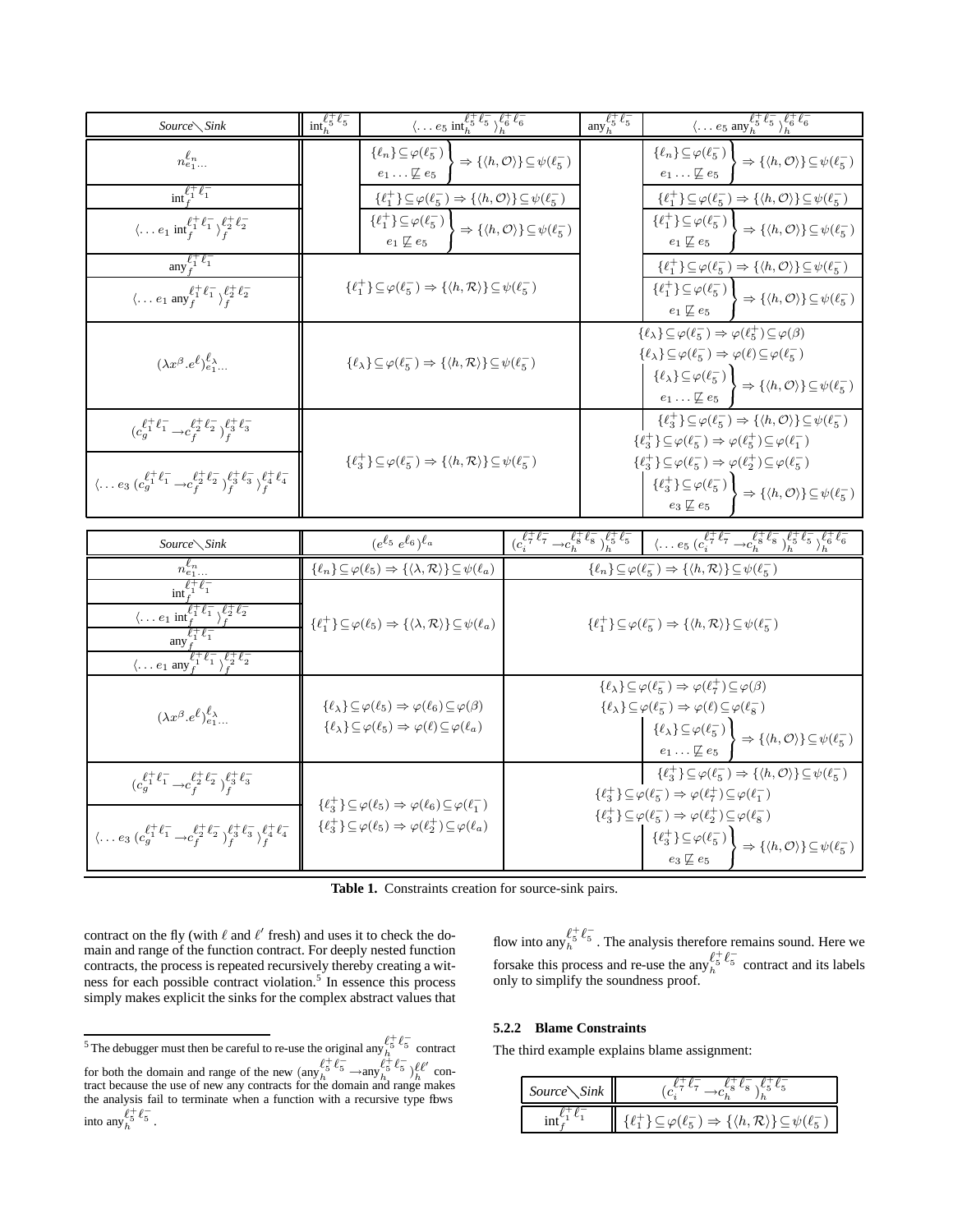It specifies the creation of a single blame set constraint for every possible pair of abstract integer source and arrow contract check in the program. The constraint says that, if the abstract integers represented by  $\ell_1^+$  flow into the arrow check represented by  $\ell_5^-$ , module  $h$  has to be blamed because it might produce integers when only abstractions are expected. The name of the module is tagged with red  $(R)$  because it is a complete violation of the contract.

For a partial contract violation, which is tagged with orange  $(O)$ , consider this entry:

| $Source\setminus Sink$                                                                                                                                                  | $\langle \dots e_5 \text{ int}_{b}^{\ell_5^+ \ell_5^-} \rangle_{b}^{\ell_6^+ \ell_6^-}$                |  |  |
|-------------------------------------------------------------------------------------------------------------------------------------------------------------------------|--------------------------------------------------------------------------------------------------------|--|--|
| $\langle \ldots e_1 \text{ inf}_f^{\ell_1^+ \ell_1^-} \rangle_{\mathfrak{e}}^{\ell_2^+ \ell_2^-} \Big\  \{\ell_1^+ \} \subseteq \overline{\varphi(\ell_5^-)} \; \big\ $ | $\Rightarrow \{\langle h, \mathcal{O} \rangle\} \subseteq \psi(\ell_5^-)$<br>$e_1 \not\sqsubseteq e_5$ |  |  |

The cell specifies the creation of a single blame set constraint for every possible pair of an integer contract triple (viewed as a source) that has an additional predicate  $e_1$  and another triple with an integer contract check that has an additional predicate  $e_5$ . The constraint says that, if the abstract integer  $(\ell_1^+)$  flows into the integer check  $(\ell_5^-)$  and if the source predicate  $e_1$  does not imply  $(\nsubseteq)$  the sink predicate e5, then the h module variable is blamed for the violation. The "blame" color, however, is orange because the analysis can prove that the abstract values flowing into the contract check are at least always integers. Note that the boilerplate code in the triples plays no explicit role here so we use dots for this code.

The blame constraints in Table 1 always use the name  $h$  associated with the sink (or  $\lambda$  when the module violates the language specification), never the name  $f$  associated with the source. This makes the analysis consistent with the invariant established via rule ARROWC during the annotation process of Section 3.3. That rule switches the two module variable names used by the  $\frac{a}{c}$  judgment as it traverses the domain positions in a functional contract. This switch ensures that when an expression is reduced and triggers a contract violation at runtime, blame for that violation is always correctly assigned to the module that originally contained the expression being reduced. The switch also ensures that, at analysis time, the name of the module that originally contained the currently analyzed lifted expression tree is always the name associated with any contract check that is used at the top of that tree.

For example, in the lower left part of Figure 8, the original grey module is always blamed when the reduction process triggers a runtime contract violation in either of the two grey terms. In the lower right corner of the figure the name of the original grey module is always associated with the contract checks at the top of both grey subtrees. By always using the name  $h$  associated with such contact checks when assigning blame, the constraints of Table 1 guarantee that the analysis is consistent with the runtime behavior in blaming the original grey module for all contract violations occurring inside a grey term.

This treatment of blame assignment is also consistent with a modular analysis. The analysis completely trusts the contracts at the top and bottom of a lifted expression tree to correctly approximate the outside world, even if analyzing later that outside world might show that assumption to be untrue. Since it trusts the contracts, the analysis can only assign blame to the analyzed expression. While this makes blame assignment look easy, it is really a consequence of a carefully engineered annotation process and lifting phase.

#### **5.2.3 Additional Constraints**

Finally, to get the analysis started, we must supplement Table 1 with rules that get the flows initiated for all the value sources. In general, all value sources must have their label included in their own value set. Similarly, each blame set is seeded with the names from blame expressions: see the top two rows of Table 2.

The third row in Table 2 describes the flows from the two branches of an if0 expression to the whole expression. Naturally there are no flows out of the test.

The fourth row explains the analysis of contract checks at the top of the lifted trees. Recall that a contract at the top of a lifted tree simulates the context in which the tree used to occur. Since any given contract can be both a value source or a value sink, the constraint generation algorithm merely connects the outflow of the sub-expression with the inflow of the contract.

Triples such as  $\langle e^{\ell_1} e^{\ell_2} c_f^{\ell \ell'} \rangle_f^{\ell^+ \ell^-}$  also need to create value flows. Remember that the third part of a triple—the domain contract derived by the  $\mathcal{D}_{\Lambda}$  function—shares its label  $\ell$  with  $\varepsilon$  expressions in the first part of the triple. There is therefore no need to create flows between the first and third parts of the triple. Two flows are still missing, however. First, the result of the first part flows out to be the result of the entire triple. Second, the values that flow into the triple really flow into the  $\ell'$  position of the contract; this guarantees that these in-flowing values are checked against the contract c. See the fifth row of Table 2 for details on these checks.

One interesting aspect of triples is that they are not themselves abstract value sources. What acts as a value source is the predicatefree contract c, which approximates the predicate e in the triple. When  $c$  reaches a value sink it is directly checked against the sink if the sink is another predicate-free contract, or it is used as an approximation of e if the sink is another triple.

To be more concrete, consider again the example at the end of Section 3.3. Starting from the contract (pred *prime?*) on the definition of the module variable  $f$  the annotation process inserts around the reference to  $f$  a contract check with a triple of the form:

$$
\langle (\text{if} 0 \ (prime^2)^{\beta_1} \ \varepsilon^{\ell}) \ \varepsilon^{\ell} \ (\text{blame} \ f \ \mathcal{O}) \ ) \ \ \text{prime?} \ \ \text{int}_{f}^{\ell \ell'} \rangle
$$

When considered as a source the  $\inf_f^{\ell \ell'}$  contract flows naturally to the  $\varepsilon^{\ell}$  expression, out of the if0 one, and then out of the triple because of the first constraint from the fifth row of Table 2. If later that  $inf_f^{\ell\ell'}$  contract flows into a simple arrow contract check then a red error occurs. If the  $\inf_f^{\ell\ell'}$  contract flows into a simple integer contract check then everything is fine. In both cases the analysis has reached a conclusion without ever having to consider the predicate *prime?*, which is the only information the programmer supplied for  $f$ 's contract. In essence the analysis has computed that, to be a prime, a value must first be an integer. It can then use that knowledge to simplify many of the contract checks.

Similarly if the sink for  $int_f^{\ell \ell'}$  is a triple with a simple arrow contract as its third part, the analysis flags a red error without having to consider either *prime?* or the predicate in the sink triple. It is only when  $\inf_f^{\ell\ell'}$  flows into a triple with an integer contract as its third part that the analysis has to compare the predicate *prime?* from the source with the predicate from the sink and decide, using the  $\not\sqsubseteq$  relation, whether the first implies the second. If not, an orange error is flagged.

Finally, we are left with modules. Initially, a module contributes only its single value to the analysis. The last row in Table 2 therefore adds a constraint that connects the value to the module variable. Since a variable shares its label with all its references, the value thus flows from the variable definition to each reference to a  $\Leftarrow$  form that checks the values against the module variable's contract. The analysis thereby ensures that the expression defining the module variable satisfies its own contract.

Once all the constraints have been generated from a program's text, they have to be solved to obtain the solution. This is done using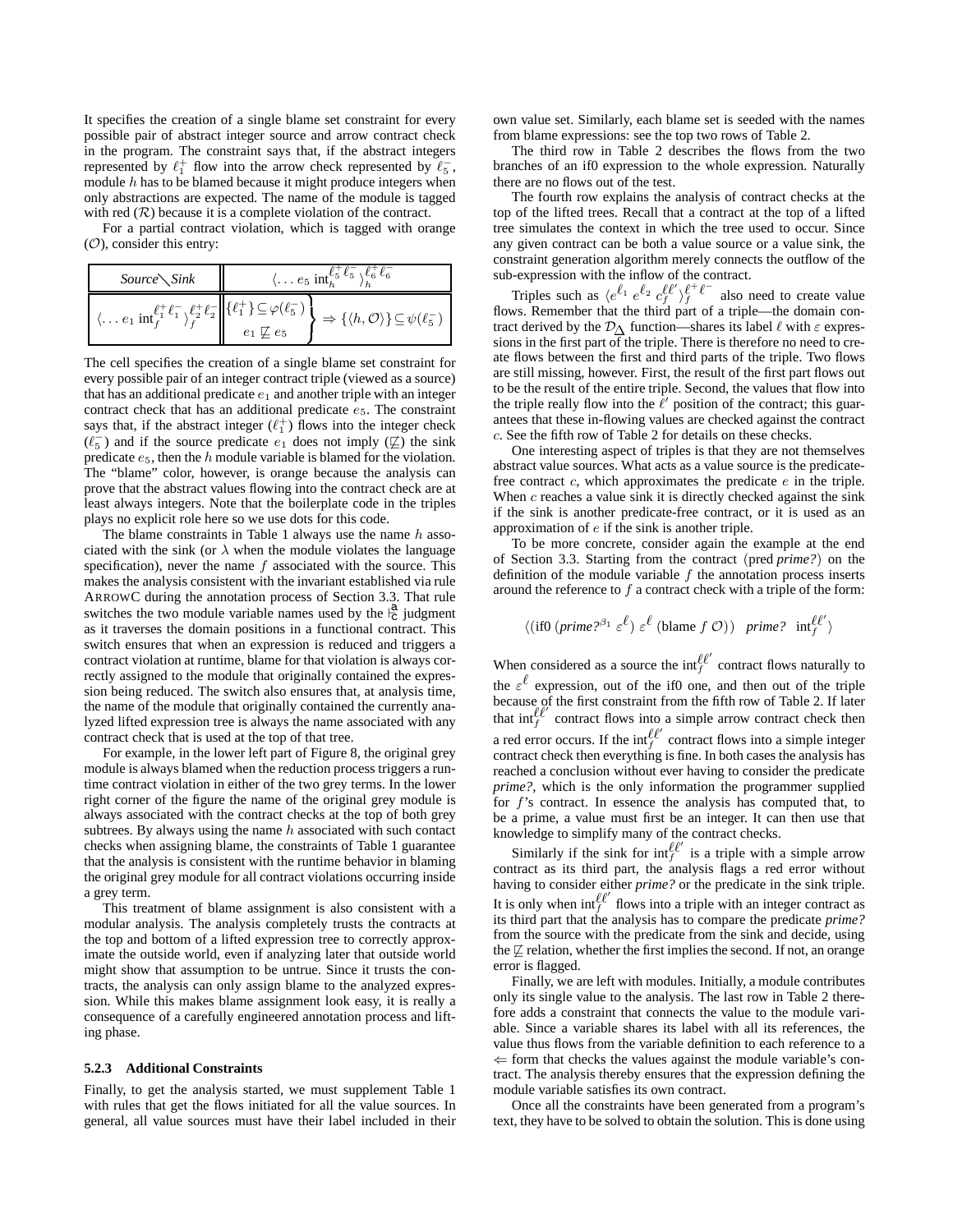| $n^{\ell}$ int $_{\epsilon}^{\ell\ell}$<br>any $\int_{f}^{\ell\ell'} (\lambda x^{\beta} \cdot e^{\ell_e})^{\ell} (c_1 \rightarrow c_2)^{\ell\ell'}$ | $\{\ell\} \subseteq \varphi(\ell)$              |
|-----------------------------------------------------------------------------------------------------------------------------------------------------|-------------------------------------------------|
| (blame $f s$ ) $\ell$                                                                                                                               | $\{\langle f, s \rangle\} \subseteq \psi(\ell)$ |
| (if0 $e^{\ell_0} e^{\ell_1} e^{\ell_2}$ ) $\ell$                                                                                                    | $\varphi(\ell_1) \subseteq \varphi(\ell)$       |
|                                                                                                                                                     | $\varphi(\ell_2) \subseteq \varphi(\ell)$       |
| $(c^{\ell\ell'}_{\epsilon} \Leftarrow e^{\ell_e})^{\ell_c}$                                                                                         | $\varphi(\ell_e) \subseteq \varphi(\ell')$      |
| $\langle e^{\ell_1} e^{\ell_2} c_f^{\ell \ell'} \rangle_f^{\ell + \ell^-}$                                                                          | $\varphi(\ell_1) \subseteq \varphi(\ell^+)$     |
|                                                                                                                                                     | $\varphi(\ell^-) \subseteq \varphi(\ell')$      |
| (module $f^{\beta} v^{\ell_v}$ ) <sup><math>\ell</math></sup>                                                                                       | $\varphi(\ell_v) \subseteq \varphi(\beta)$      |

**Table 2.** Additional constraints.

standard technology for solving Horn constraints. See for example Palsberg and Schwartzbach [25].

#### **5.3 Analysis Parameterization**

The analysis is parameterized over the approximation relation  $\not\sqsubseteq$ that is used to compare predicates. Intuitively, the relation is a version of (the negation of) observational approximation. Consider  $n + 1$  predicates  $e_1, \ldots, e_n$ , and  $e$ , and the question of whether the relation  $e_1 \dots e_n \not\sqsubseteq e$  holds or not. Since predicates work on values, this question only makes sense if it is asked for a given abstract value v: if v has satisfied each of the predicates  $e_i$ , does v then satisfy e? More formally, we define the  $\not\sqsubseteq$  relation as follows: given the predicates  $e_1, \ldots, e_n$  and  $e$ , we have  $e_1 \ldots e_n \not\sqsubseteq e$  if and only if there exists an abstract value  $v$  such that  $(e_i v)$  reduces to  $0$ for all i and  $(e \, v)$  does not reduce to 0.

In practice a static debugger will only analyze an unreduced program, where the relation will always be only of the form  $e_1 \not\sqsubseteq e$ , but we have to use the multi-predicate version here for the sake of the soundness proof. All the  $e_1 \ldots e_n$  and e predicates should be non-lifted expressions, otherwise the  $\not\sqsubseteq$  relation might in some cases end up comparing contracts rather than expressions.

Since observational approximation is undecidable, an implementation must use a decidable and conservative version of it. The selection of a decidable relation is a trade-off between the power of the analysis and the time complexity of the relation. Many reasonable choices exist: the vacuous **false** relation; the equality of predicate names;  $\lambda$ -calculi; or general theorem proving à la ESC [7].

In practice a relation based on predicate names and contract combinators is a good choice. DrScheme programmers who use the contract system tend to give names to contract predicates and re-use those names. For complex contracts they use contract combinators. Thus, a DrScheme programmer may introduce a contract (*and/c even? prime?*) and name it ep. If other modules use ep, the analysis can avoid false positives when the result of an ep-generating function flowsinto the argument of an ep-consuming function. This works well even though the analysis itself has no notion of the concept of evenness or primality. The resulting system then is in essence the idea of type qualifiers [14] applied to contracts.

Of course, the analysis is not able to bless an ep flowing, say, into a positive? contract, but it is at least possible to check that both ep and positive? are integer-based predicates and flag that second contract in orange rather than red. The orange color means that the analysis has detected that a contract violation has only been a partial one and it can report that information back to the programmer who is using the static debugger.

Put from the point of view of that programmer, the red color means that either an actual violation has been detected or that the analysis has unknowingly reached its own limit (a limit inherent to the core value flow analysis). The orange color means that either an actual violation has been detected or that the analysis has knowingly reached its own limit. That is, in the orange case the analysis has detected that the  $\not\sqsubseteq$  relation is not capable of proving the desired property, either because the property is wrong or because the relation is too weak to prove it, while in the red case the analysis simply concludes that the property is wrong. From the point of view of the programmer then, getting rid of an orange false-positive requires using a stronger  $\not\sqsubseteq$  relation, while getting rid of a red false-positive requires changing the core of the analysis in Table 1.

The analysis is also parameterized over the  $\mathcal{D}_{\Lambda}$  function (Fig. 6) used in the annotation process. Looking once more at the example at the end of Section 3.3, we see that D∆ approximates the *prime?* predicate with an int contract. If that int contract flows from the contract triple into an int check elsewhere in the program then Table 1 tells us that everything is fine. If instead we weaken the D∆ function to approximate *prime?* with an any contract, that any contract now flows from the triple into the same int check and Table 1 tells us a red error is flagged. This shows that choosing a reasonably precise  $\mathcal{D}_{\Delta}$  function is important for the accuracy of the analysis.<sup>6</sup>

The only way to get rid of the spurious red error stemming from such a weakened  $\overline{\mathcal{D}}$  function is to modify the cell in Table 1 that has  $\langle \ldots e_1$  any  $\ell_1^{\pm} \ell_1^{-} \rangle_f^{\ell_2^{\pm} \ell_2^{-}}$  as a source and  $\int_{h_1}^{h_2^{\pm} \ell_2^{-}}$  as a sink to make it use the  $\not\sqsubseteq$  relation and extend that relation to check whether  $e \not\sqsubseteq$  int. After all, even though  $\mathcal{D}_{\Lambda}$  poorly approximates *prime?*, that predicate by itself mathematically ensures that all values satisfying it are integers, so there is no reason to flag a red error if  $\not\sqsubseteq$  is strong enough to compensate for  $\mathcal{D}_{\Delta}$ 's weakness. In general, the less accurate the  $\mathcal{D}_{\Delta}$  function is in approximating predicates, the more work the  $\not\sqsubseteq$  relation has to do to prevent the appearance of false-positives.

Obviously the parameterization of the analysis over  $\mathcal{D}_{\Delta}$  and  $\not\sqsubseteq$ has a strong influence on the analysis's total running time. There is no limit to how complex  $\mathcal{D}_{\Lambda}$  and  $\not\sqsubseteq$  can be. Outside of those two specific running times, the constraints created from the core of the analysis in Table 1 can still be solved in time proportional to the cube of the size of the *lifted* program [25] in the worst case. Remember that the annotation process duplicates contracts, and in fact it can do so a linear number of times if there is a linear number of module variable references in the program. If a given module variable has a linear number of references and its contract is itself linear in the size of the original program, the size of the lifted program is then quadratic in the size of the original program in the worst case, and the total running time of the constraint solving part of the analysis is then proportional to the sixth power of the size of the original program. In practice contracts have a constant size so the programmer is unlikely to ever experience this worst case analysis time.

#### **5.4 Type Reconstruction**

Given the solution  $\varphi$  of the set constraints for value flows, we can create a type-like description of value sets for each node in the program. Specifically, for a given mapping  $\varphi$  and label  $\ell$ , the two functions in Figure 11 reconstruct a (recursive) type specification. It is those types that the static graphical debugger presents to the programmer together with the blame sets.

The  $\mathcal{R}^{\varphi}$  function computes the set of all reachable labels from a label  $\ell$ . The  $T^{\varphi}$  function then uses these labels as the names of types to construct a (potentially) recursive type for  $\ell$ . The reconstruction itself is straightforward. A set of labels corresponds to a union; an empty set corresponds to dead code or an expression that never returns a result. A label on an integer or integer contract

<sup>6</sup> Weakening <sup>D</sup><sup>∆</sup> does not make any difference for the runtime contract system because the reduction rules always check all the predicates no matter how weak the approximations that  $\mathcal{D}_{\Delta}$  computes are.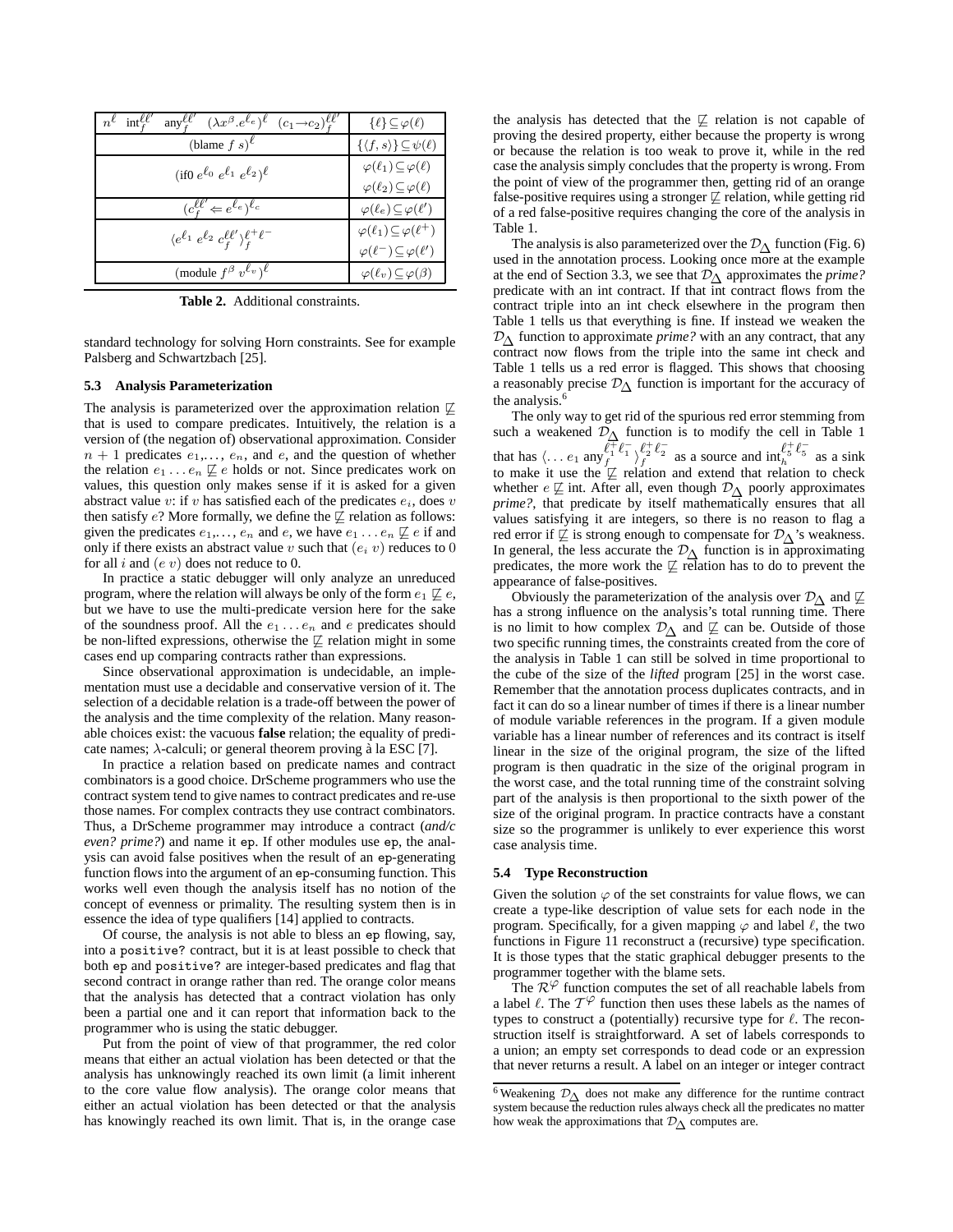corresponds to an integer type. A label on an any contract corresponds to an any type. Last but not least, a label on an abstraction or arrow contract corresponds to a function type. The surrounding rec type constructor takes accounts for the binding of labels for the function's argument and result types.

We are not concerned here with the readability of types. Hence, we skip any simplification steps for the reconstructed types. The types are, however, useful for the formulation of the analysis soundness theorem and its proof.

$$
\mathcal{R}^{\varphi}(\ell) \stackrel{\text{def}}{=} \{ \ell \} \cup \mathcal{R}^{\varphi}_u(\ell)
$$
\n
$$
\mathcal{R}^{\varphi}_u(\ell) \stackrel{\text{def}}{=} \bigcup_{\ell_i \in \varphi(\ell)} \mathcal{R}^{\varphi}_t(\ell_i)
$$
\n
$$
\mathcal{R}^{\varphi}_t(\ell) \stackrel{\text{def}}{=} \begin{cases} \{\ell\} \text{ if } n^{\ell} \text{ or } \text{inf}_{f}^{\ell \ell'} \text{ or } \text{any}_{f}^{\ell \ell'} \\ \{\ell\} \cup \mathcal{R}^{\varphi}(\ell_1) \cup \mathcal{R}^{\varphi}(\ell_2) \text{ if } (\lambda x^{\ell_1} \cdot e^{\ell_2})^{\ell} \text{ or } (c_g^{\ell_1 \ell_1} \rightarrow c_f^{\ell_2 \ell_2'})^{\ell} \ell' \end{cases}
$$
\n
$$
\mathcal{T}^{\varphi}(\ell) \stackrel{\text{def}}{=} (\text{rec } ([\ell_i \mathcal{T}^{\varphi}_u(\ell_i)]_{\ell_i \in \mathcal{R}} \varphi(\ell) \cdots) \ell)
$$
\n
$$
\mathcal{T}^{\varphi}_u(\ell) \stackrel{\text{def}}{=} (\text{union } \mathcal{T}^{\varphi}_t(\ell_i)_{\ell_i \in \varphi(\ell')} \cdots)
$$
\n
$$
\mathcal{T}^{\varphi}_t(\ell) \stackrel{\text{def}}{=} \begin{cases} \text{in } \text{if } n^{\ell} \text{ or } \text{inf}_{f}^{\ell \ell'} \\ \text{any } \text{if } \text{any}^{\ell \ell'} \\ (\ell_1 \rightarrow \ell_2) \text{ if } (\lambda x^{\ell_1} \cdot e^{\ell_2})^{\ell} \text{ or } (c_g^{\ell_1' \ell_1} \rightarrow c_f^{\ell_2 \ell_2'})^{\ell \ell'} \end{cases}
$$

**Figure 11.**  $\mathcal{R}^{\varphi}$  and  $\mathcal{T}^{\varphi}$  functions.

## **6. Soundness**

We adapt Wand and Williamson's proof technique [30] to prove the soundness of our analysis. Let  $\llbracket p \rrbracket$  be the set of constraints that the analysis generates when given the lifted program  $p$ , and let  $\models$  denote implication between sets of constraints: for two sets of constraints  $\overrightarrow{A}$  and  $\overrightarrow{A}'$ , we have  $A \models A'$  if and only if every solution of  $A$  is a solution of  $A'$ .

Given this machinery, an adaptation of Wand and Williamson's soundness theorem for our analysis is as follows.

**Theorem 1.** For a given annotated program p, let  $p' \stackrel{\text{def}}{=} m' \dots e^{\ell'}$ *be such that*  $\frac{1}{p} p \rightsquigarrow p'$ . *Then:* 

- p *reduces to*  $m \dots v^{\ell}$  and  $[\![p']\!] = {\ell} \} \subseteq \varphi(\ell');$
- p *reduces to* (*blame*  $\pi$  *s*)<sup> $\ell$ </sup> and  $[\![p']\!] = {\langle \pi, s \rangle} {\subseteq \psi(\ell)}$ ;

• *or* p *reduces forever;*

*where* π *indicates the party to blame for the violation (either a module variable name like*  $f$ *,*  $\mu$  *for the main expression, or*  $\lambda$  *for the user*) *and s indicates the severity of the violation* ( $O$  *or*  $R$ ).

The proof follows the one by Wand and Williamson, extended to handle blame sets.

Intuitively, our analysis conservatively predicts the runtime behavior of the program. If the program terminates normally by returning a value then the analysis correctly predicts the label on that value. If the program terminates abnormally because of a contract violation then the analysis conservatively predicts the violation, its severity, and the module that is to be blamed for it.

While necessary, the theorem above is not quite enough. It shows that, if the program reduces to a value, the analysis correctly predicts the label on that value. This does not automatically mean that the analysis predicts the value itself; after all, the label on a given value changes every time the value crosses a contract boundary. Indeed, one of the invariants of the reduction rules from Figure 7 is that a value that successfully goes through a contract check always acquires the label that was on that contract (seen as an abstract value source).

What we want is a strengthening of the theorem that tells us something about values and types. Fortunately, contracts ensure that types are preserved as values cross contract boundaries. For example, when the analysis encounters the expression

$$
(\text{int}_f^{\ell\ell'} \Leftarrow 3^{\ell_n})^{\ell_c},
$$

the analysis predicts that the result is an integer with label  $\ell$ . In this case we obtain  $3^{\ell}$  after just one reduction step (INT-INT)

Using this insight, we can state and prove an improved correctness theorem:

**Theorem 2.** For a given annotated program p, let  $p' \stackrel{\text{def}}{=} m' \dots e^{\ell'}$ *be such that*  $\frac{1}{p} p \rightsquigarrow p'$ . *Then:* 

- p *reduces to*  $m \ldots v^{\ell}$  and  $[ \![ p' ]\!] \models T^{\varphi}(\ell) \le T^{\varphi}(\ell'),$
- p *reduces to* (*blame*  $\pi s$ )<sup> $\ell$ </sup> and  $[\![p']\!] = {\langle \pi, s \rangle} {\subseteq \psi(\ell)}$ ;
- *or* p *reduces forever.*

*where*  $\leq$  *is subtyping between recursive types* [3, 18] *and*  $\pi$  *and s have the same meaning as before.*

**Proof Sketch.** We adapt Wand and Williamson's technique as follows for this proof. Take the set of constraints  $[\![p']\!]$ . Replace every constraint of the form  $\varphi(\ell) \subseteq \varphi(\ell')$  with a constraint of the form  $T^{\varphi}(\ell) \leq T^{\varphi}(\ell')$ . Now prove the entailment and type preservation properties for these sets of constraints using Wand and Williamson's technique and the fact that all contract checking reductions in Figure 7 ensure that types are preserved when a value crosses a contract boundary.  $\Box$ 

## **7. Modularity**

Conventionally, an analysis is called modular if it is applied to a module and a description of the rest of the world. That is, the approach assumes that a modular analysis is what an analysis applied to a module is. In contrast, we have formulated the analysis in terms of the *entire* program, and we now prove that it is modular, i.e. that a lifted tree of a program can be analyzed in isolation of the rest of the program.

**Theorem 3.** *Given an annotated program* p*, let* p 0 *be such that*  $\frac{1}{p}$  p  $\rightsquigarrow$  p'. Consider a single lifted tree t' in p'. Consider the mini- $\int_{0}^{1}$  *mal solution*  $\varphi_{p'}$  *of*  $[\![p']\!]$  *and its restriction*  $\varphi_{p'/t'}$  *to the labels that occur in t'. Consider also the minimal solution*  $\varphi_{t'}$  *of*  $\llbracket t' \rrbracket$ *. Then*  $\varphi_{p'/t'}$  and  $\varphi_{t'}$  are the same.

In other words, analyzing a lifted tree (either a module or a lifted expression) in isolation of the rest of the program produces the same results as analyzing the whole program and then looking at the results for just that tree. This is true regardless of how many times the program has already been reduced.

**Proof Sketch.** A direct consequence of the lemma below. We consider minimal solutions because all other pairs of solutions are incomparable in general.  $\Box$ 

To show that module contracts are complete descriptions of the program context, we prove that abstract values cannot flow between any two lifted trees during the constraint solving phase.

**Lemma.** *Given an annotated program* p*, let* p 0 *be such that*  $\frac{1}{p}$  *p*  $\rightarrow$  *p'*. Then for two different lifted trees t and t' that are in  $\phi'$ , the only labels  $\ell$  in t and  $\ell'$  in t' such that  $[\![p']]\!] \models \varphi(\ell) \subseteq \varphi(\ell')$ *are labels where*  $\ell = \ell' = \beta$  *with*  $t = \pmod{f^{\beta} v^{\ell_v}}^{\ell_m}$  *and*  $t' = (c_f^{\ell^+ \ell^-} \Leftarrow f^{\beta})^{\ell_c}.$ 

Intuitively, the lemma says that the analysis propagates only values from modules to occurrences of contracted module names. That is,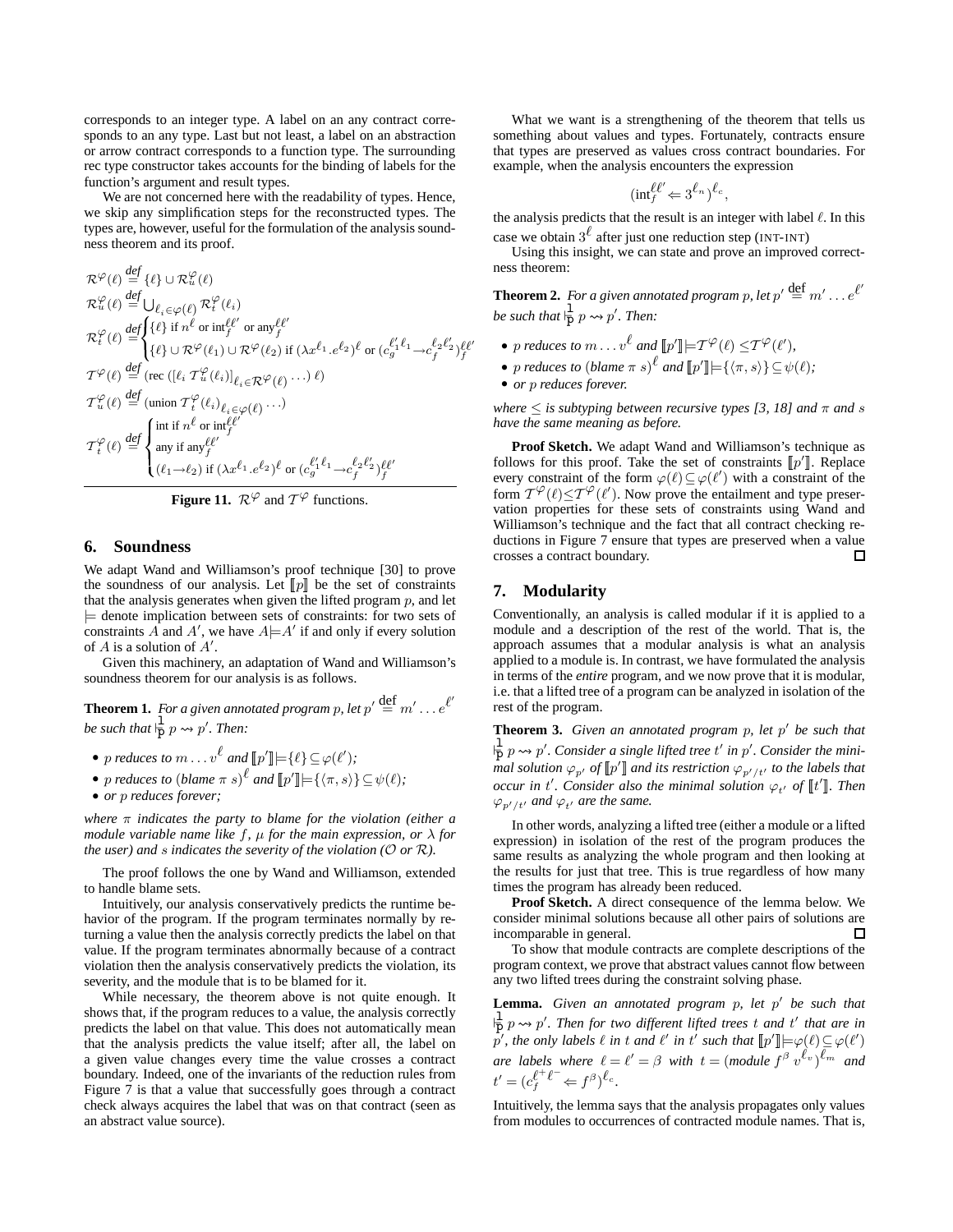from a module variable binder to a reference that is wrapped with a contract check. Of course, such flows do not break modularity in practice because they merely mean that the module's value is checked against its own contract. That such checks create a seemingly intertree flow is an artifact of our lifting function. A practical implementation simply propagates the module's value directly into the check without going through the variable reference. This is in fact what happens as soon as the LOOKUP rule has been used.<sup>7</sup>

**Proof Sketch.** A close look at the syntax of Figure 10 shows that intertree flows can only occur in the following three cases: (1) across the same contract seen as a sink at the top of a lifted tree and as a source at the bottom of another tree; (2) through an  $\varepsilon^{\ell}$ expression that shares its label with another expression in another tree; or (3) from a lexical or module-defined variable binder in one tree to a reference to the same variable in another tree.

(1) All contracts are tagged with two labels. The first one is used when the contract is seen as an abstract value source, the second one when the contract is seen as a sink. Tables 1 and 2 are defined, however, in such a way that no abstract value ever flows into a source contract (apart from the abstract value represented by that contract itself) or flows out of a sink contract. Leaking values across contracts is therefore impossible.

(2) By construction the  $\varepsilon^{\ell}$  expressions initially occur only inside triples. Furthermore, they share their labels with the contract in the same triple and nothing else. The triple's boilerplate code can only have contract checks inside the predicate expression in the test part of the if0 expression (Sec. 3.3). Lifting judgments therefore may only affect that part of the boilerplate code. Hence, the two  $\varepsilon$ <sup>l</sup> expressions and the contract with the same label all remain in the same triple after lifting. There is thus no possibility for values to flow from one tree to another through  $\varepsilon^{\ell}$  expressions.

(3a) Similarly, the binder and all the references for a given lexical variable always remain inside the same tree. By construction contracts are initially only on module-defined variables. No reduction rule, including the SPLIT rule, ever introduces a contract between a binder and one of its references. The lifting function therefore never separates binder and references into two different trees. Leaks through lexical variables are thus impossible, too.

(3b) Module variables are the only remaining mechanism for intertree value propagation. Recall (Sec. 3.3) that the annotation phase wraps all module variable references with a contract check:

> (module  $f c v$ )  $\ldots$  f  $\ldots$

becomes

$$
(\text{module } f^{\beta} v^{\ell_v})^{\ell_m} \\ \dots (c_f^{\ell^+ \ell^-} \Leftarrow f^{\beta})^{\ell_c} \dots
$$

Now the lifting function lifts all contract checks to the top so that after lifting, the annotated code above is split into three trees:

$$
\begin{array}{l}\n(\text{module } f^{\beta} \ v^{\ell_v})^{\ell_m} \\
(c_f^{\ell^+ \ell^-} \Leftarrow f^{\beta})^{\ell_c} \\
\cdots c_f^{\ell^+ \ell^-} \cdots\n\end{array}
$$

And in fact, the analysis of this code propagates the value  $v^{\ell_v}$  in the first tree to  $f^{\beta}$  in the module and afterwards to the reference  $f^{\beta}$ in the contract check.

In short, this last part validates that intertree flows are possible from a module variable definition to a contract check for just this

variable. No other kind of flow is possible through module variables because by construction all contract checks are initially on module variable references. Such references can only disappear by being substituted for their bound value (LOOKUP rule in Figure 7), which then makes the second lifted tree in the example above independent of the first one.  $\Box$ 

## **8. Implementation**

We have created a proof-of-concept static debugger based on our analysis. It implements the annotation phase of Section 3.3, and the lifting, constraints generation, and type reconstruction phases described in Section 5. We use simple name equality to implement the  $\not\sqsubseteq$  relation. In that implementation abstract value sets are represented as nodes in a graph. Simple inclusion constraints between value sets such as the ones in Table 2 are represented as direct edges between nodes. Conditional constraints like the ones in Table 1 are represented as special edges that create new direct edges whenever their condition becomes true. Solving the constraint is then a simple matter of computing the transitive closure of the graph, which can be done in cubic worst case time in the size of the graph. Constraints for blame sets are handled in a similar manner.

| (module i int 0)                    |  |  |
|-------------------------------------|--|--|
| $\left( i\right)$ $\left( i\right)$ |  |  |

**Figure 12.** Example program with red error.

Figure 12 shows the result of using our debugger on a toy program consisting of a single module and a main expression. The main expression is highlighted and underlined in red because it is trying to apply the integer i as if it were a function. The error message (not shown) blames  $\lambda$ , the programmer of the main expression. This example corresponds to the cell in Table 1 that has an integer  $n_{e_1...}^{\ell_n}$  as source and an application  $(e^{\ell_5} e^{\ell_6})^{\ell_a}$  as sink. Thanks to DrScheme's syntax object system, the error highlighting is done in terms of the user's original program, not in terms of the lifted one, which remains internal to the debugger.

**Figure 13.** Example program with orange error.

Our second screenshot in Figure 13 shows an orange error. We define a predicate prime? that accepts integers as input. Actually implementing a primality test is not our concern here so we simply defined prime? as a function which we know never violates prime?'s own contract. Next we define the variable p and use the prime? predicate just defined to promise that p is a prime number. We then use that integer in the main expression. The debugger colors the prime? predicate in orange, because, while it can prove that the number 4 is an integer just as the prime? predicate expects, it cannot prove that 4 is actually a prime number as promised. The error message blames p. This example corresponds to the cell in Table 1 that has an integer  $n_{e_1...}^{\ell_n}$  as a source and a triple  $\langle \dots e_5 \text{ inf}_h^{\ell^+_5 \ell^-_5} \rangle_h^{\ell^+_6 \ell^-_6}$  as a sink. Here  $e_1 \dots$  is empty so  $e_1 \dots \not\sqsubseteq e_5$ 

is vacuously true.

Our final example in Figure 14 shows a use of the  $\not\sqsubseteq$  relation. As in the previous example we define a predicate prime? and a

<sup>7</sup> Putting the contract checks on the module variable binders rather than on each module reference would make the analysis monovariant in such values. As it stands, it is naturally polyvariant in module values [32].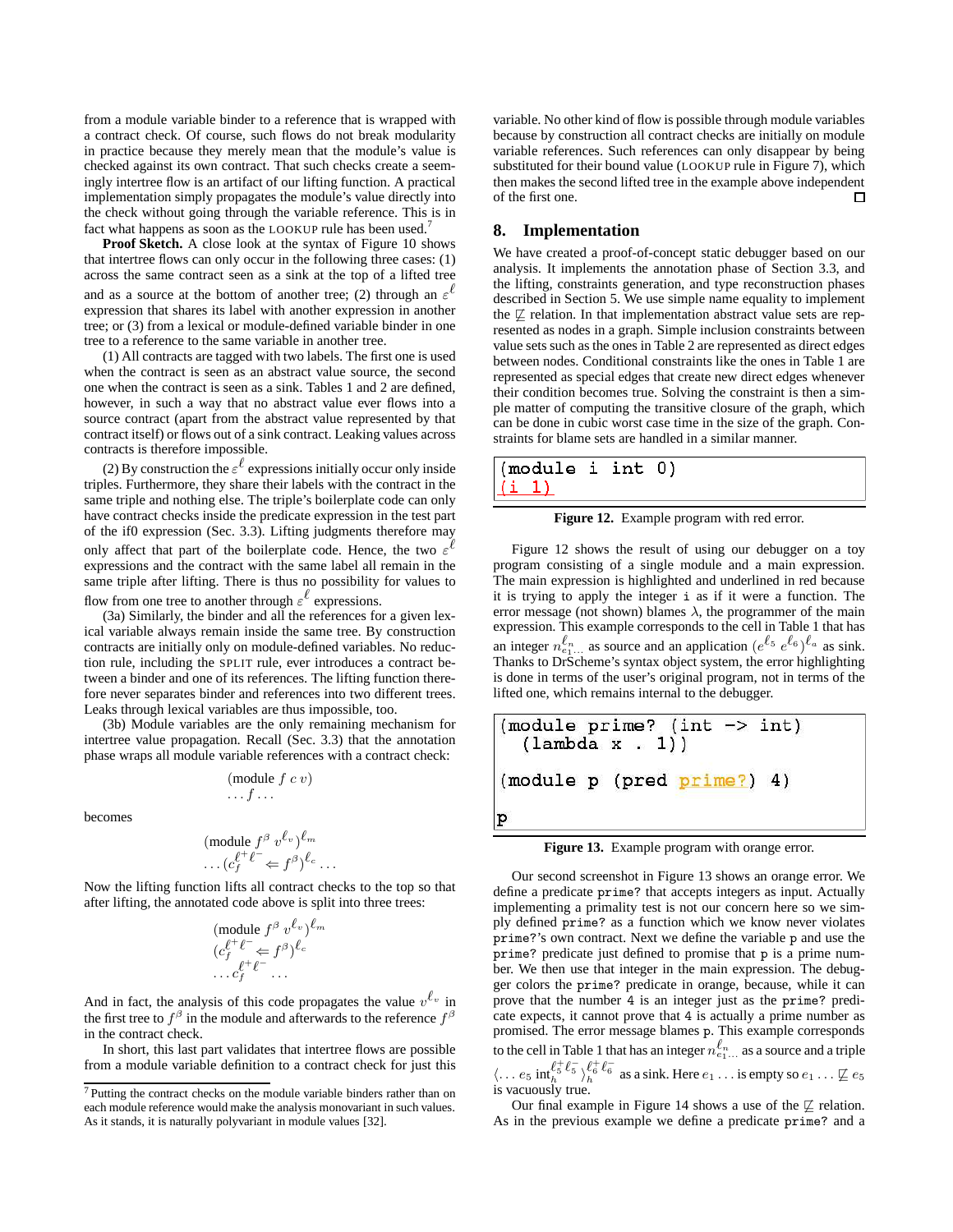```
(module prime? (int \rightarrow int)
  (lambda x . 1))(module p (pred prime?) 4)
(module f ((pred prime?) \rightarrow int)
  (lambda y . y)(f p)
```
**Figure 14.** Example program with no second prime? error.

prime number p. As before the debugger signals an orange error because p might not actually be a prime number. We also define a function f, which acts as a sink for prime numbers, and then give p as input to f. Notice that, even though the debugger has discovered that p might not be a prime number, it does not signal any error when giving p to f. The debugger is able to tell that, if the value of p passes p's contract check at runtime, then it also passes f's domain contract. Even though the debugger does not understand the concept of primality, it does use the name-based  $\not\sqsubseteq$  relation to check that the contract on p matches the contract on the domain of f and consequently does not signal an error. This behavior corresponds to the cell in Table 1 that has a triple  $\langle \dots e_1 \text{ inf}_f^{\ell_+^+ \ell_1^-} \rangle_f^{\ell_2^+ \ell_2^-}$  as source and another triple  $\langle \dots e_5 \text{ int}_{h}^{\ell_5^+} \ell_5^- \rangle_{h}^{\ell_6^+} \ell_6^-$  as sink. Since  $e_1$  and  $e_5$ are both prime?, the relation  $e_1 \not\sqsubseteq e_5$  is not satisfied, the constraint  $[(h, \mathcal{O})] \subset \mathcal{A}(\ell^{\mathbb{C}})$  is thus not triggered, and the debugger does not

 $\{\langle h, \mathcal{O} \rangle\} \subseteq \psi(\ell_5^-)$  is thus not triggered, and the debugger does not highlight the prime? predicate in f's contract. This also shows that the orange contract violation for the body of p does not influence the analysis of the uses of p elsewhere; *the analysis is modular.* Finally, notice that after flowing through f's body a prime number does not trigger f's int range contract check. The analysis correctly recognizes primes as integers, since the domain for the prime? predicate itself is int, which is what  $\mathcal{D}_{\Lambda}$  computes.

#### **9. Related Work**

Probst [26], Flanagan and Felleisen [10], and Fähndrich and Aiken [2] develop set-based analyses for module-like components in (higher-order) object-oriented and functional languages. All three approaches rely on a variation of the same basic technique. Their analysis generates separate constraint sets for each module, simplifies them using various heuristics, stores the resulting sets for later use, and eventually combines all the necessary sets together to get the solution for a specific module. While this form of analysis clearly helps programmers who wish to explore a large set of modules in an incremental manner, it does not qualify as a truly modular analysis. Without the entire program around, a programmer cannot start the analysis.

Tang and Jouvelot [28] present a technique that uses type and effect information, possibly coming from module signatures, to extend an abstract interpretation to support separate analysis. They use 1CFA as an example for their technique, though it can be applied to any abstract interpretation. While this analysis truly qualifies as modular, it only considers contracts as value sources, never as value sinks, and therefore cannot check module definitions against their own contracts. Worse, because errors are impossible in their language the analysis comes without any blame assignment, which we consider a centerpiece of contract monitoring.

Cousot and Cousot [6] formalize a framework for modular abstract interpretation and consider several solutions, including the idea of programmer-specified interfaces. For this case they provide general conditions relating the analysis and the interfaces so that the analysis is sound. We conjecture that our approach is a special case of this framework, but we have no proof for this conjecture. We chose to develop our own model and soundness proof so that we could cope with the blame analysis properly.

Much work has also been done on modules in the context of Hindley-Milner type systems[19, 20, 22]. The most obvious difference between such type systems for modules and our analysis is the restricted set of program properties that can be expressed within the type language, while contracts can use the full power of the expression language to describe any possible property. This comes at the price of  $\not\sqsubseteq$  being undecidable.

Identifying the source of type errors in ML-like languages is notoriously difficult [29]. Since we use a flow analysis, our graphical debugger can easily trace values back to their source when a contract violation occurs [11]. The closest equivalent is Haack and Wells's type error slicing system [15]. Extending that system to handle module signatures is described as future work, however.

There is a general equivalence between polyvariant flow analyses and type systems with intersection and union types [24, 31]. Our system is polyvariant (in the sense that the contract for a given module variable is duplicated and re-analyzed at each reference of that variable) but it is doubtful that an equivalent static type system exists, due to the presence of predicates in our contract language. Systems with intersection and union types also usually do not consider the problem of modularity. Wells et al. indicate that their  $\lambda^{CIL}$  calculus could possibly serve as the basis for a modular compilation system [31] but do not elaborate on that point.

Other systems [1, 5, 9, 17] have investigated the combination of static types and dynamic checks to ensure program correctness. Flanagan's hybrid type checker [9] is closest to our system. Histype checker is parameterized over a three-valued subtyping judgement, which is similar in spirit to the parameterization of our analysis over the approximation relation. Flagging a red error in our analysis then parallels rejecting a program in his type system, and flagging an orange error parallels inserting a dynamic check.

Both our contract language and Flanagan's type language include predicates. The type  $x : B.t$  denotes in his language the set of values of base type  $B$  that satisfy the predicate  $t$ . The user must therefore specify both  $B$  and  $t$ . On our system the user only specifies the predicate t and we use the function  $\mathcal{D}_{\Delta}$  to automatically approximate B. In both systems two predicates are compared only once their base types (the third parts of the corresponding contract triples in our case) have proved to match. Flanagan's type language also includes dependent function types, whereas our model does not yet include Findler and Felleisen's dependent contracts [8].

While Flanagan does not examine the question of modules, it should be easy to add them to his language by using his types as interface specifications. The way he assigns blame is based on the work by Findler and Felleisen, as is ours.

## **10. Future Work**

As it is, Table 1 is only partially parameterized over the  $\not\sqsubseteq$  relation. Five cells in the table have orange blame constraints that do not use the relation in their antecedent. If  $\not\sqsubset$  is extended to handle relations of the form  $c \not\sqsubseteq e$  then those five cells can be modified to depend on the relation. Symmetrically, if  $\not\sqsubseteq$  is extended to handle relations of the form  $e \not\sqsubseteq c$  (e.g. to prove that *prime?* mathematically implies int) then five cells with red blame constraints can be modified to become orange blame constraints that rely on  $\not\sqsubseteq$ . Table 1 will then be fully parameterized over the  $\not\sqsubseteq$  relation.

Our model of a static debugger also needs to be extended to cover some of the most commonly used contract combinators (*and/c*, *or/c*, etc.) used in DrScheme's contract system.